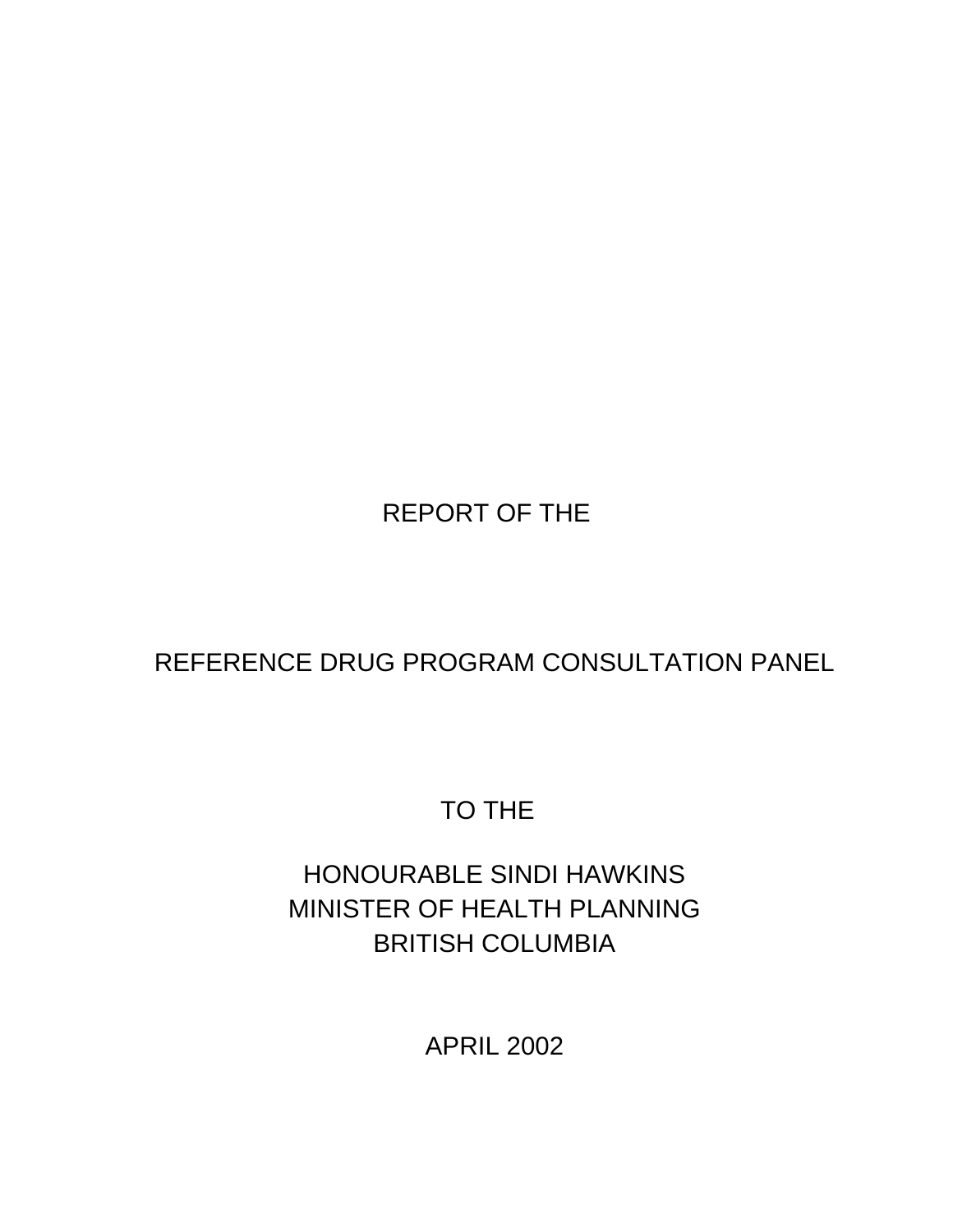April 5, 2002

The Honourable Sindi Hawkins Minister of Health Planning Government of British Columbia Victoria, BC V8V 1X4

Dear Minister Hawkins:

We have the honour to transmit herewith the Report of the Reference Drug Program Consultation Panel. It has been our pleasure to serve you and the Government of British Columbia by undertaking this enquiry into possible cost-effective alternatives to the current Reference Drug Program.

We trust that you will find the Report helpful and would be pleased to speak or meet with you should you wish any elaboration on our findings.

Yours truly,

REFERENCE DRUG PROGRAM CONSULTATION PANEL

 George L. Morfitt **Chair** 

John Esdaile, MD Arlene Gladstone

Marshall Moleschi Andrew Saxton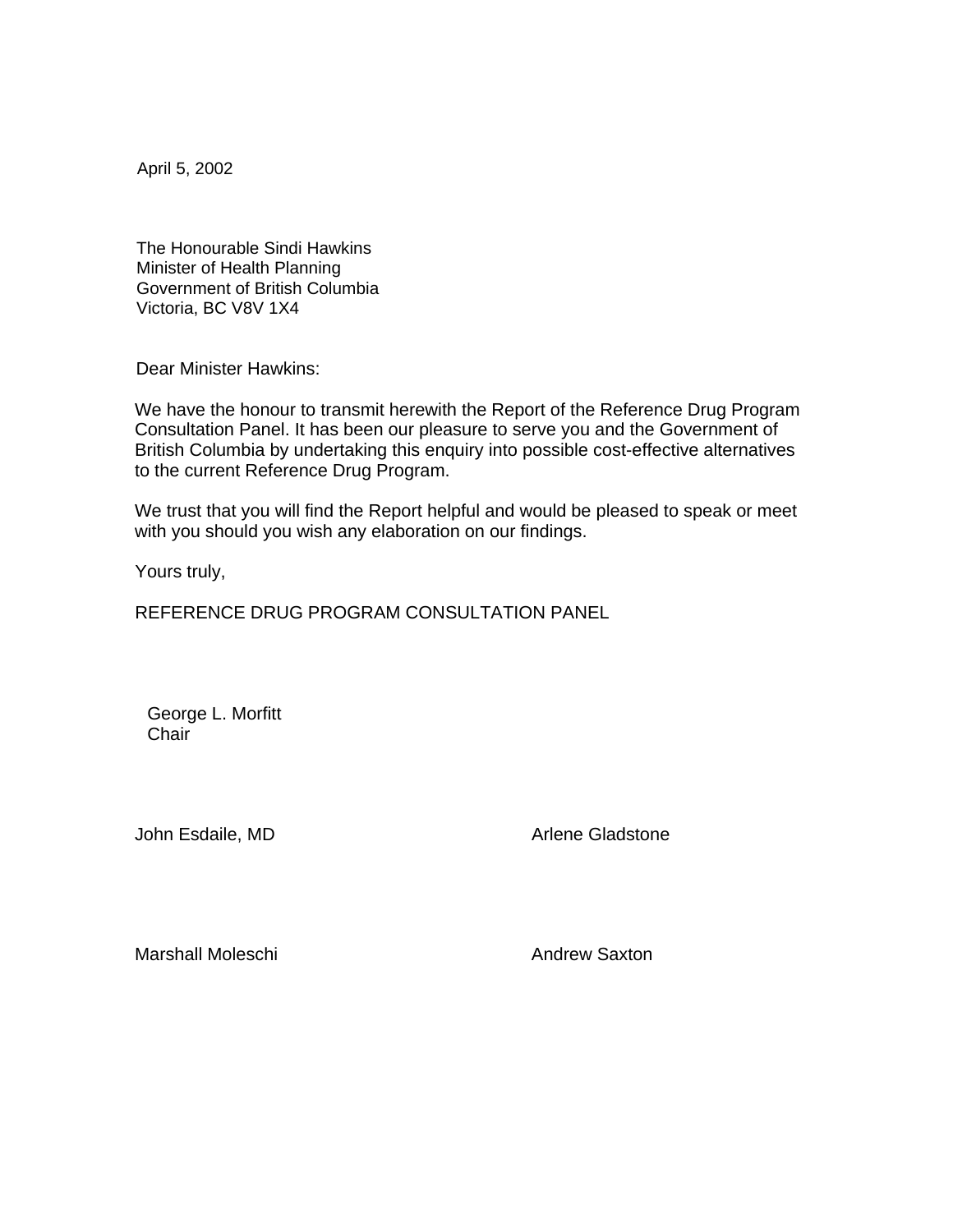## **TABLE OF CONTENTS**

#### EXECUTIVE SUMMARY

## I THE REFERENCE DRUG PROGRAM

- A. Purpose and scope
- B. How it works
- C. Experience of other jurisdictions

#### II REVIEW PROCESS ...................

- A. Reasons for review
- B. The Panel
- C. Identification of stakeholders
- D. Criteria for analysis ,: : .
- E. What was heard

## III ISSUES . . . . .

- i. Savings
- ii. Cost-shifting
- iii. Health impact
- iv. Equity of access
- v. Professional independence
- vi. Special Authority process
- vii. Validity of the evidence base
- viii. Transparency of decision-making
- ix. Symbolism/deterrent effect
- x. Confusion/arbitrariness
- xi. Holistic approach

### IV PROPOSED ALTERNATIVES/MODIFICATIONS

- A. Altematives
	- i. Structural change
	- ii. Disease management programs
	- iii. Standardization/simplification
	- iv. Bulk buying
	- v. Delisting
- B. Alternatives or Modifications
	- i. Maximum reimbursement costs
	- ii. Physician/patient information

Page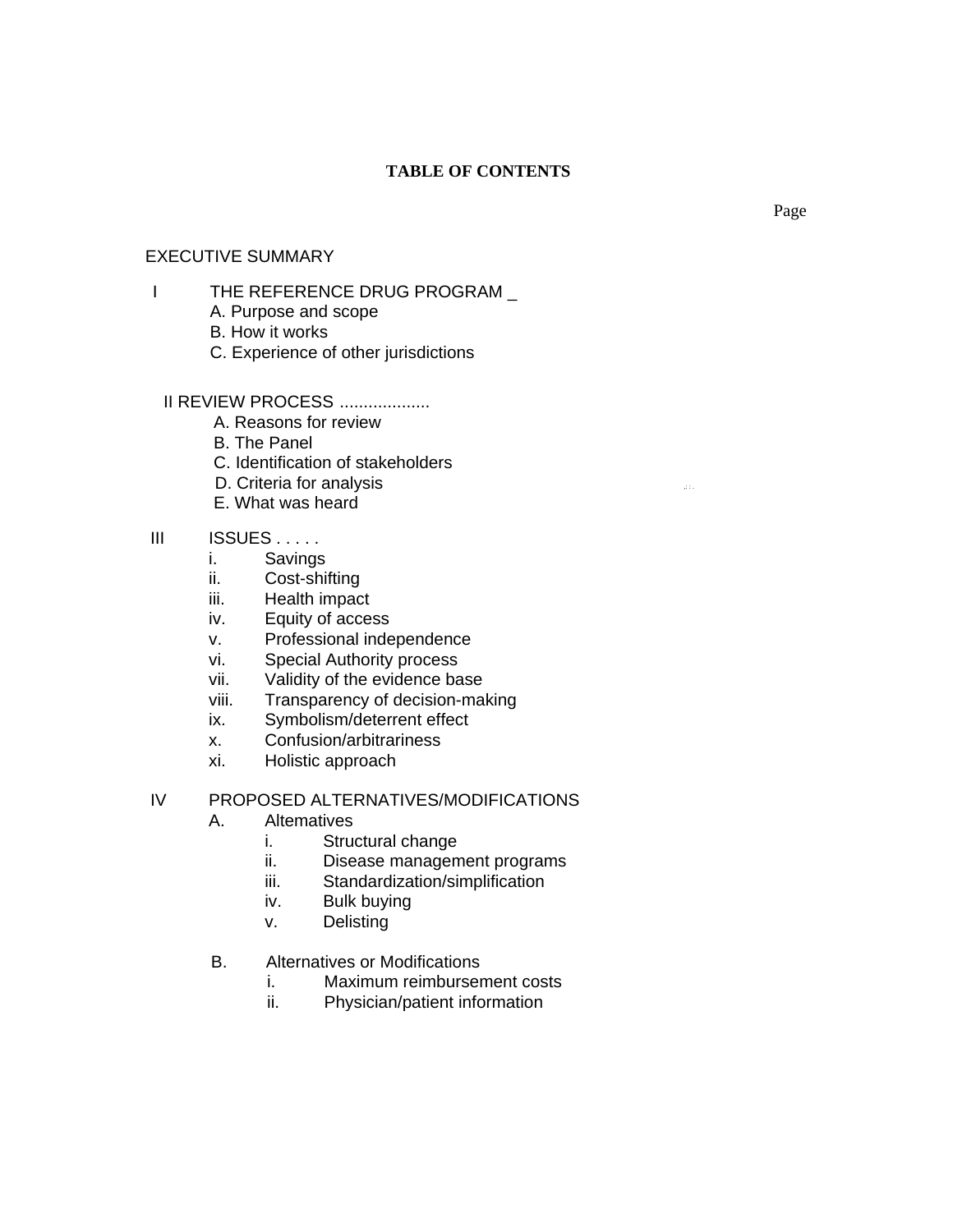- C. Modifications: i. Expansion ii. Incentives iii. Drag utilization reviews iv. Change of name
- V CONCLUSIONS . . . . . . .
- VI RECOMMENDATIONS-

APPENDICES:

- 1) Panel Terms of Reference
- 2) Stakeholder contact list
- 3) List of submissions
- 4) Binder of submissions
- 5) Information on other jurisdictions

Page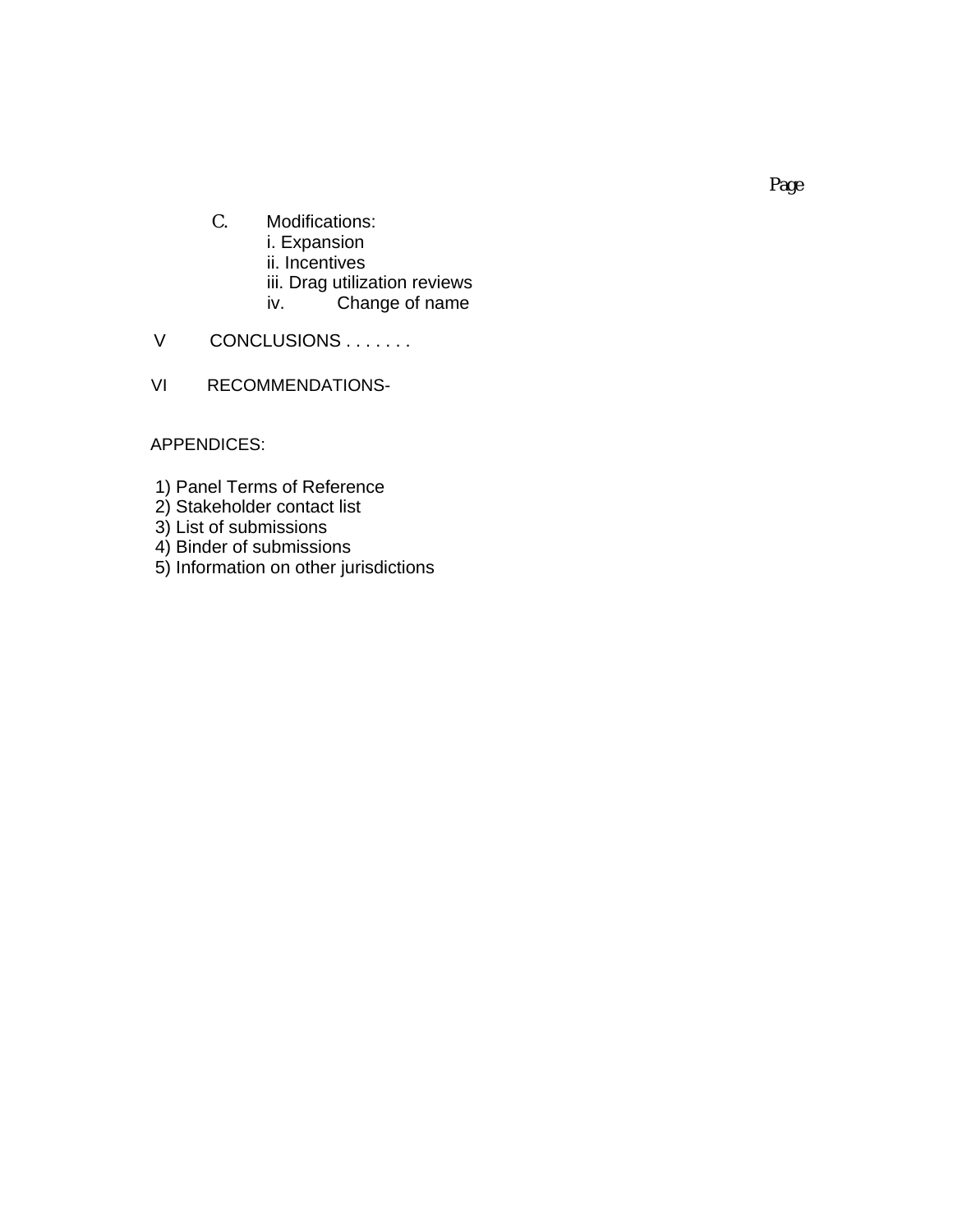#### **EXECUTIVE SUMMARY**

The Reference Drug Program (RDP) was introduced in British Columbia in 1995 as one of the programs of Pharmacare. Its purpose was to contain escalating drug costs as a means of keeping drug insurance coverage affordable for the future. The RDP addresses five categories of drugs in which chemically different products are considered to have a therapeutically equivalent effect. Where there is no evidence that a higher-price drug in a category is more effective and/or provides a therapeutic benefit with fewer negative sideeffects, Pharmacare pays only the cost of the preferred or "reference" drug.

In response to concerns raised about the program, the RDP Consultation Panel was appointed by the British Columbia Minister of Health Planning to work with doctors, pharmacists and others to find a cost-effective alternative to reference-based pricing.

A total of 46 submissions were made to the Panel from physicians, pharmacists, specific disease groups, community organizations, pharmaceutical companies, public policy institutes, academics and individuals. These submissions represented a range of contradictory views and beliefs with no overall consensus. While the Panel heard many opinions and ideas, it received little in the way of hard scientific or economic analysis.

The major concerns expressed to the Panel regarding the RDP related to: the validity of the concept of therapeutic substitution and the evidence base underlying the program; opposition to interference in the doctor/patient relationship; the program being perceived as a barrier to patients receiving the most effective medication and the subsequent impact on quality of care; the administrative burden associated with the program; possible costshifting to other components of the health care system; confusion about Pharmacare programs generally; and the negative impact of the program on industry investment in British Columbia and consequent innovation.

A number of submissions strongly supported the RDP as an equitable way of saving money that can then be applied to other parts of the health care system. The flexibility inherent in the program, through the ability to apply for Special Authority exemptions when required, was considered a critical element of its success.

The major alternatives proposed to the RDP were: fundamental structural change involving a shift in the balance of payments among government, private insurers and patients; disease management programs whereby industry, government and health care providers would cooperatively design and implement programs to address specific health conditions; administrative standardization and simplification; bulk buying of generic drugs; and delisting, i.e. making certain drugs ineligible for reimbursement.

Expanding a system of maximum reimbursement costs and providing additional information to physicians and patients to support informed decision-making were proposed either as cost-saving alternatives or possible modifications to the Reference Drug Program.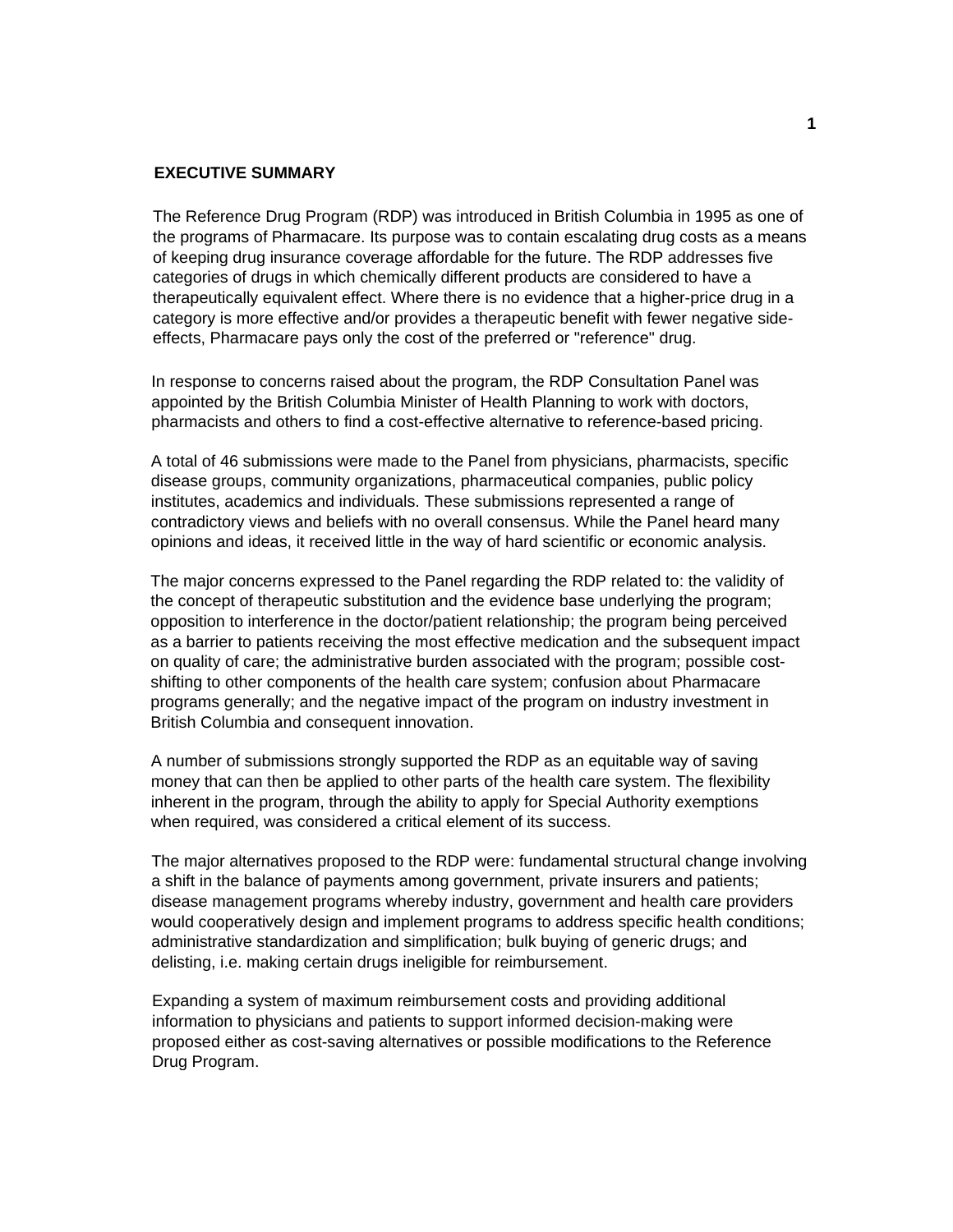Other suggested program modifications included: expansion of the RDP into other drug categories; providing incentives for physicians and patients to ensure use of the most cost-effective drugs; reinstating drug utilization reviews; and changing the program name to provide a more positive public perception.

#### *Conclusions*

The RDP Consultation Panel has concluded that the British Columbia Reference Drug Program offers an effective way of controlling some Pharmacare costs. Conservative estimates agree that the RDP has resulted in direct cost savings to Pharmacare of approximately \$12 million in the current fiscal year. There appears to be little evidence of additional cost to other government programs over the long term, although there is some indication of added administrative costs to physicians and pharmacists. With regard to patient health, based on the evidence presented to it, the Panel concludes that the effect of this program, particularly with respect to hypertension, warrants further investigation.

The Panel has concluded that none of the alternatives presented to it would result in direct short-term savings comparable to those associated with the RDP. Some of the alternatives and modifications proposed, however, appear to have potential for long-term savings to Pharmacare or increased economic benefit to government as a whole.

The Panel endorses the principle of cost-containment as a legitimate government objective. It supports the Reference Drug Program as a component of that approach but has concerns about the limited nature of the expected savings associated with the program over time.

#### *Recommendations*

As none of the alternatives or modifications presented would result in direct short-term savings to Pharmacare equivalent to those currently associated with the RDP, the Panel recommends that:

1. The Reference Drug Program should be maintained, at least on a short-term basis.

Because of the time-limited nature of the savings associated with the RDP and the limited opportunities for expansion presented by current program design, as well as to minimize the confusion associated with the various cost-containment programs of Pharmacare, the Panel recommends that:

2. Pharmacare's program structure should be redesigned in such as way as to maintain the ability to manage costs within a more integrated framework. Such a framework should provide improved transparency and greater clarity.

Specifically, Pharmacare should consider a simplified pharmaceutical classification system. In this regard, the submission from the University of British Columbia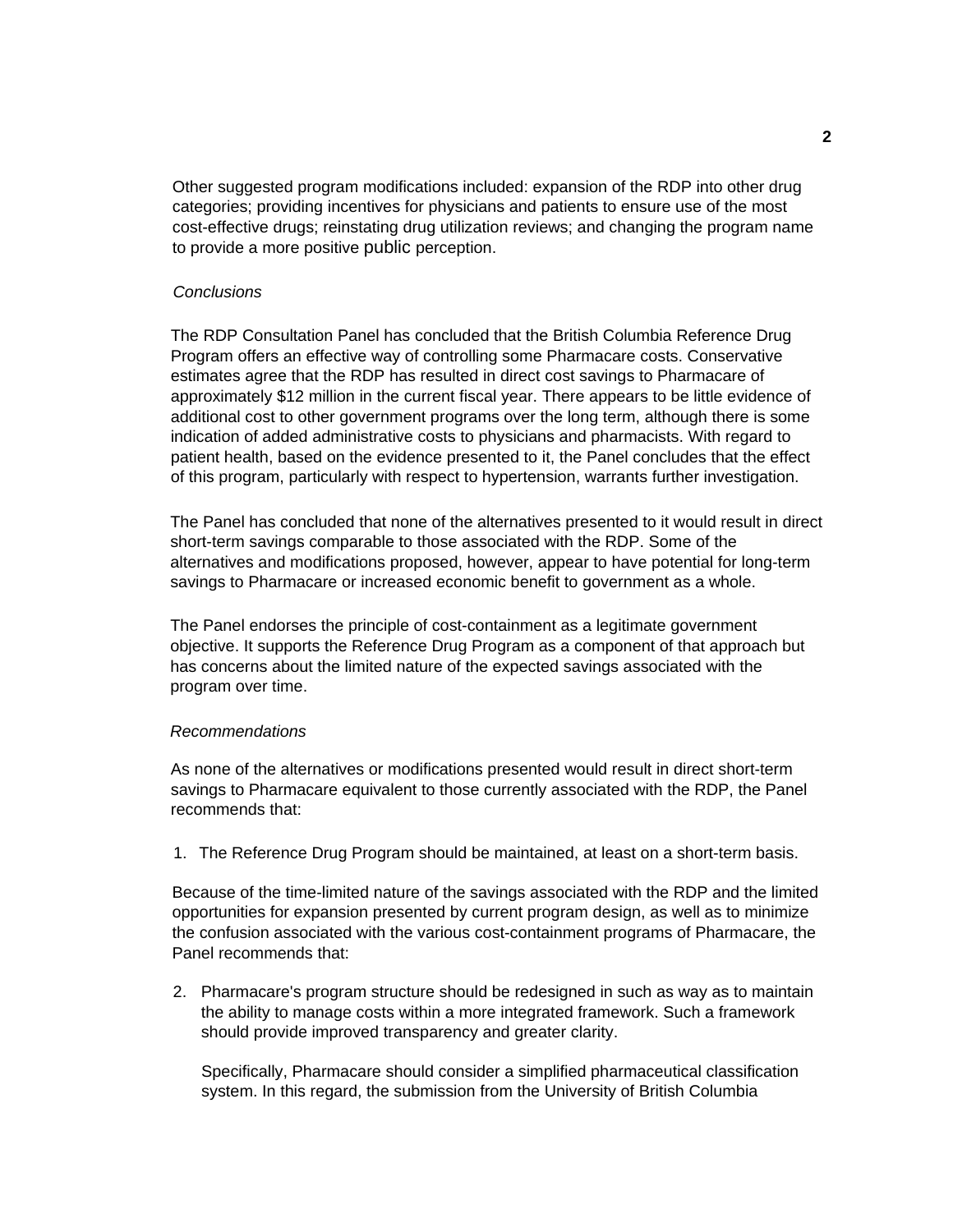Faculty of Pharmaceutical Sciences is recommended for consideration and further analysis by government**.** The Panel recommends consideration of three drug categories:

- 1) full benefit;
- 2) restricted coverage
	- a) pharmacist or physician approved against criteria
	- b) Pharmacare approved in exceptional cases; and
- 3) not covered.

In effect, this proposed design would eliminate the RDP as a separate program based on therapeutic substitution, while retaining its cost-containment effect.

- 3. Program redesign should include meaningful consultation with stakeholders, including health care professionals, academics, industry representatives and others.
- 4. In particular, frank discussions should be held with the pharmaceutical industry to explore the possibilities for substantially improved investment in research and development in British Columbia.

To support the proposed redesign as well as future program and policy development, the Panel recommends that:

- 5. Various co-payment and incentive options, e.g. sliding scale, stepped scale, percentage allocations, etc., should be reviewed to identify those which provide the optimum balance of cost-containment, incentives for physicians and patients to choose cost-effective alternatives, as well as protection for the poor and critically ill.
- 6. Drug utilization reviews should be reactivated, either through the BC College of Physicians and Surgeons, the body currently responsible for them, or by transferring responsibility to another agency willing to undertake this role to support program development.
- 7. Physicians, pharmacists and the public should be provided with better information to encourage shared responsibility and support informed and cost-effective decisionmaking with respect to drug use.

To encourage a more integrated approach to overall pharmaceutical and health care management, the Panel recommends that:

8. British Columbia should continue to play a lead role in encouraging coordinated inter-provincial drug approval, access and cost-containment measures.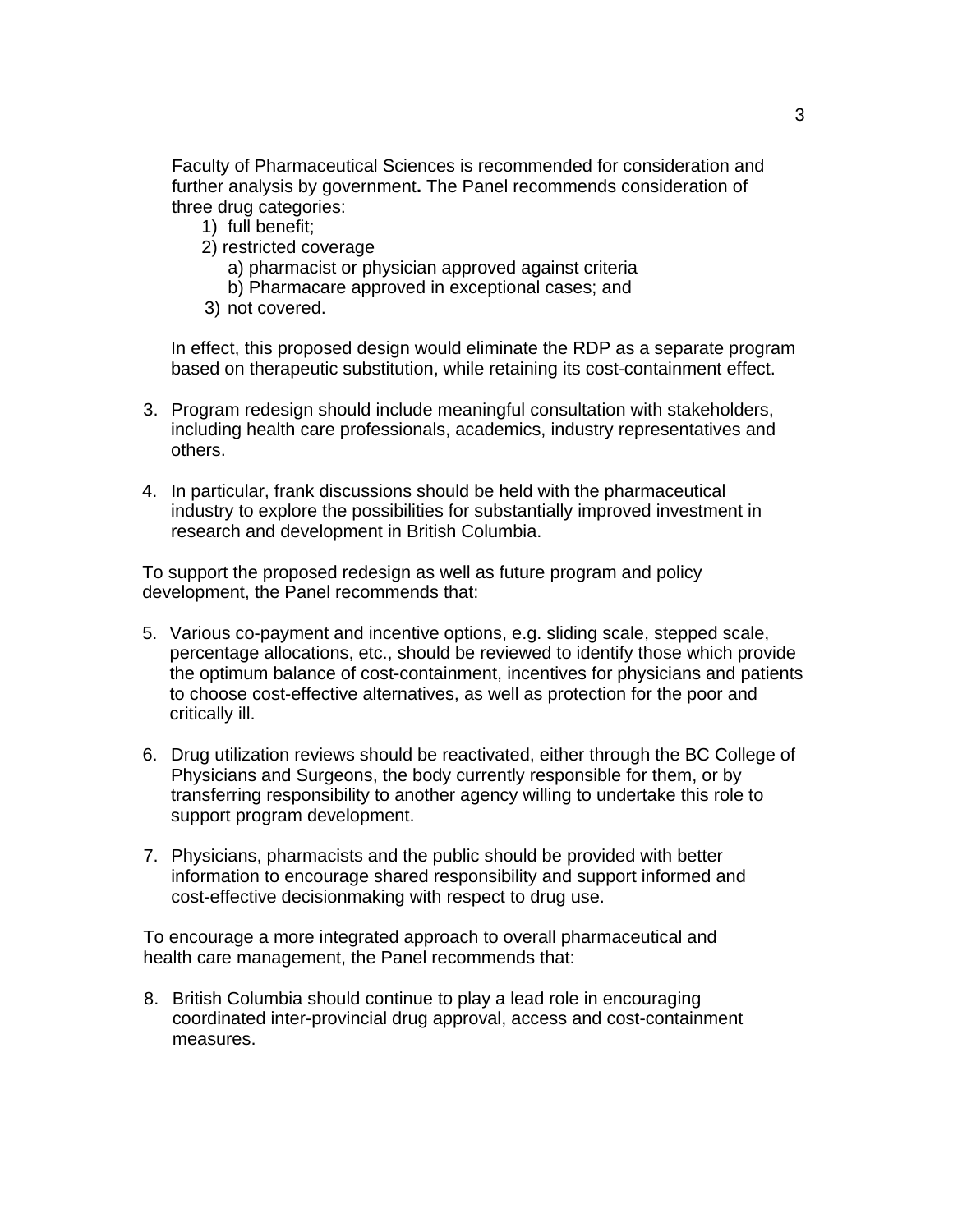9. British Columbia should work with the other provinces to urge the federal government to include prescription drugs within the provisions of Canada *Health Act*  and to work toward a national pharmacare program.

In the event that the recommended Pharmacare program redesign, as discussed in recommendation 2 above, is not feasible within a reasonable period of time, e.g. one-to-two years, the Panel recommends that:

10. The Reference Drug Program should be expanded into appropriate additional therapeutic categories in order to maximize its cost-savings potential.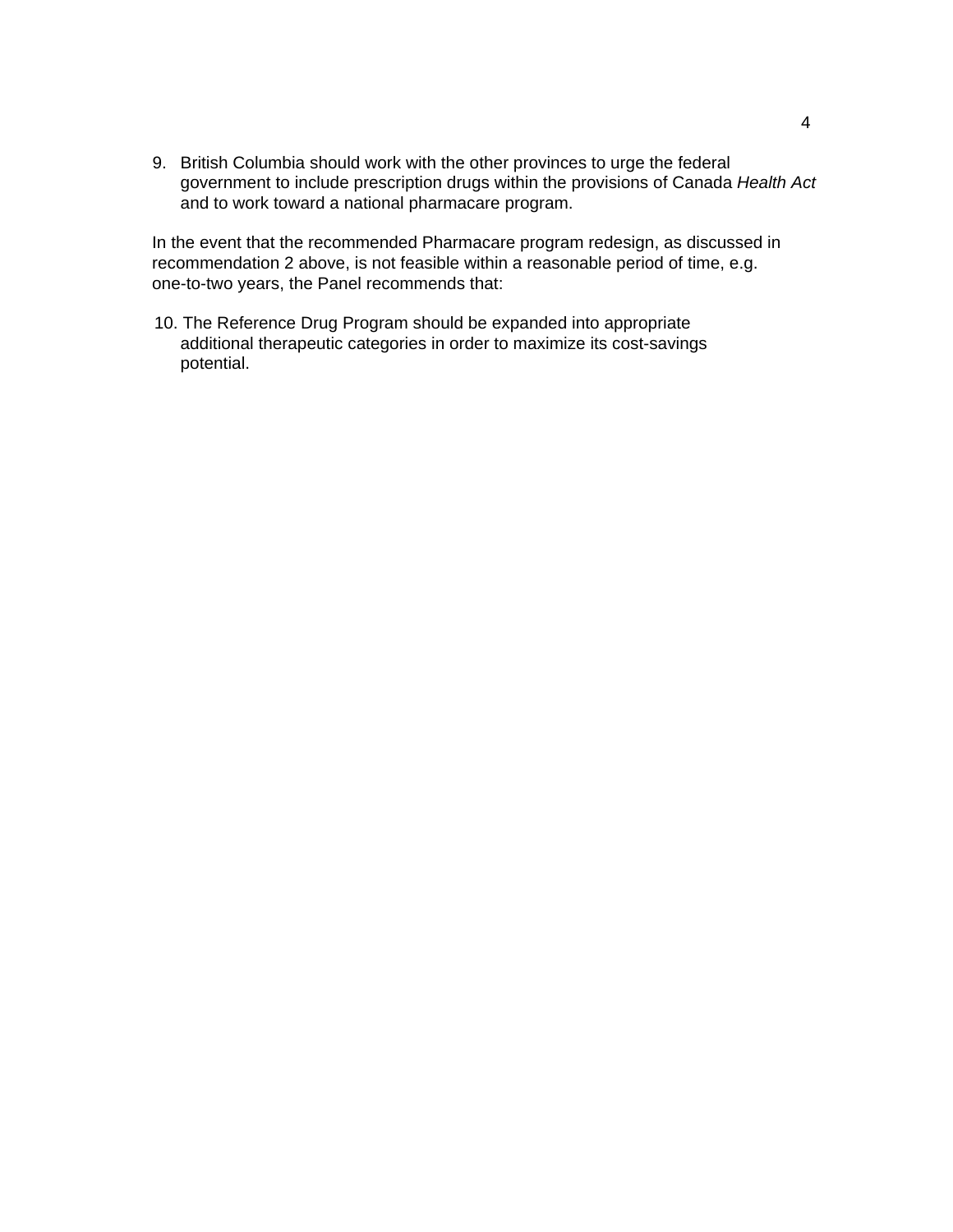## **I THE REFERENCE DRUG PROGRAM**

The British Columbia Pharmacare program helps BC residents pay for eligible prescription drugs and designated medical supplies through a range of programs and services designed to maintain high quality, affordable prescription drug coverage for all British Columbians. The Reference Drug Program (RDP) is one of the programs of Pharmacare.

New drugs eligible for sale in Canada are approved and prices set by the federal government; however, drug costs are not included in the *Canada Health Act,* i.e. are not covered under the federal Medicare system. It is the prerogative of each province to determine which drug costs it will reimburse, to what extent and to whom.

## *Pharmacare Review Process*

All new drugs introduced in British Columbia are subject to Pharmacare's drug review process. This requires that pharmaceutical companies submit product information to Pharmacare in order to permit assessment of a drug's eligibility for benefits, if any, under the program. The information is reviewed by Pharmacare staff who forward the submission to the Therapeutics Initiative (TI). The TI is an evidence based drug assessment and educational organization established in 1994 by the Department of Pharmacology and Therapeutics in cooperation with the Department of Family Practice at the University of British Columbia. The TI's objective is to provide physicians and pharmacists with up-to-date, clinically relevant drug therapy information.

(Until recently, new drug information was also reviewed by a Pharmacoeconomics Initiative (PI) which looked at the issue of cost-effectiveness; the contract for the PI was terminated effective January 31, 2002.)

The TI reviews a new drug to assess its therapeutic benefit based on evaluation of evidence that has been published in medical journals. It then provides information to the Drug Benefit Committee of Pharmacare. This committee makes recommendations to the Executive Director of Pharmacare who makes a final decision on whether a new drug should receive full, partial or no benefits under Pharmacare.

## **A. Purpose and Scope**

The Reference Drug Program was introduced in British Columbia in 1995 as one of the programs of Pharmacare. It was intended as a means of keeping prescription drug *insurance coverage* affordable for the future. In the period 1990-1994, immediately prior to the establishment of the RDP, Pharmacare's expenditures grew at a rate of approximately 15 percent per annum. This growth in expenditures is attributed primarily to three major pressures: utilization, i.e. more prescriptions per person; rising drug prices; and the substitution of more costly new drugs for existing therapies.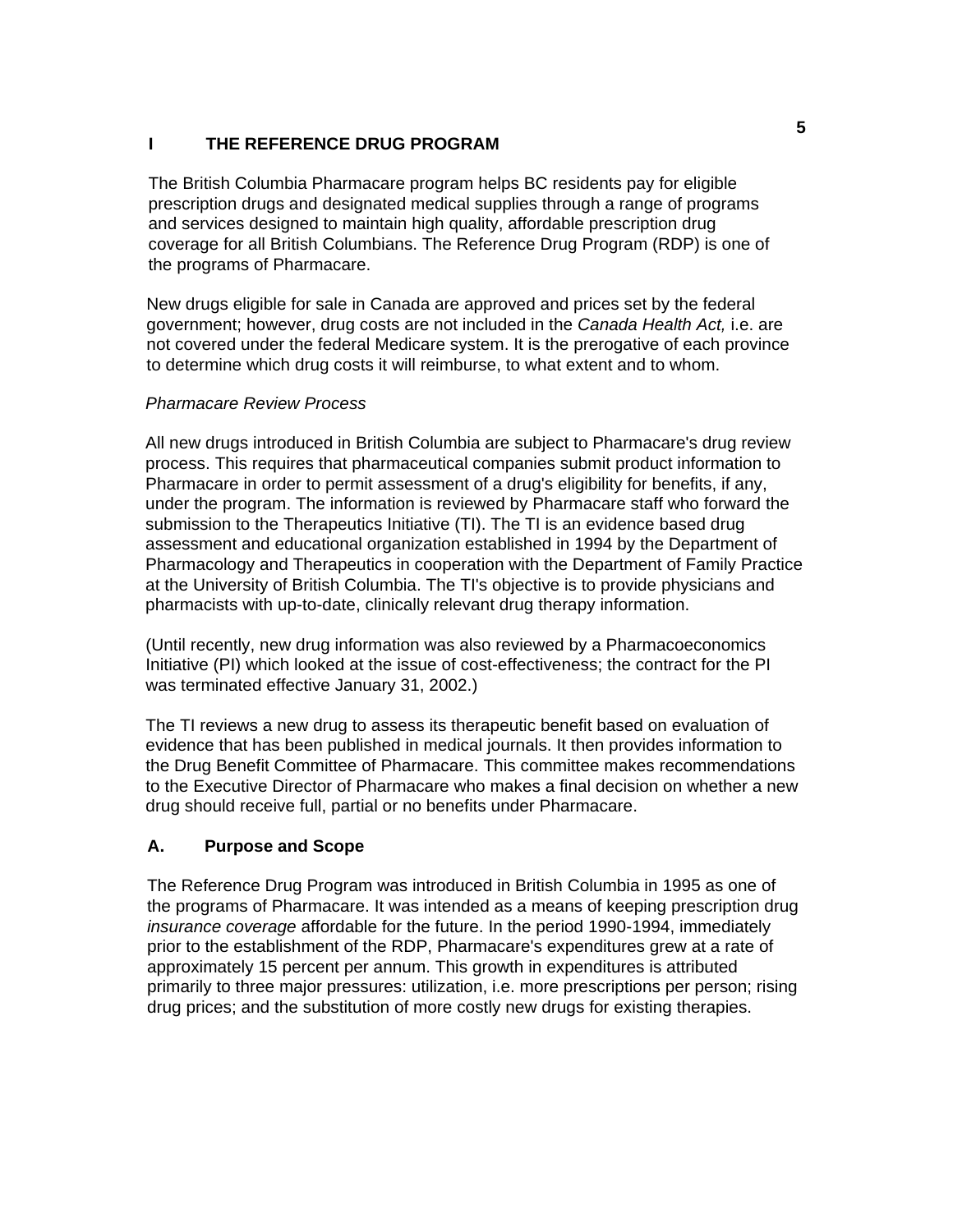As expenditures continue to rise in an atmosphere of fiscal constraint, Pharmacare needs to balance the delivery of services in a cost-effective and safe manner.: One way in which Pharmacare seeks to control escalating costs is through programs such as the RDP.

The RDP is based on the principle that society should pay for an evidence-based standard of drug therapy. If there is no evidence that a higher-price drug is more effective and/or provides a therapeutic benefit with fewer negative side-effects, the extra cost should not be covered by a publicly funded drug benefit insurance program.

Five therapeutic classes of drug currently fall within the RDP. As defined by Pharmacare, they are:

- 1) Histamine 2 receptor antagonists (H2RA) for the treatment of certain upper gastrointestinal complaints and non-ulcer dyspepsia;
- 2) Nitrates for the treatment of stable angina;
- 3) Non Steroidal Anti-Inflammatory Drugs (NSAIDS) for the treatment of osteoarthritis, lower-back pain, myofascial pain syndromes and other inflammatory conditions;
- 4) Angiotensin Converting Enzyme (ACE) Inhibitors for the treatment of hypertension; and
- 5) Dihdropyridine Calcium Channel Blockers (CCBs) for the treatment of hypertension.

For most common medical conditions, drug manufacturers market a wide variety of similar prescription drugs. These drugs may vary greatly in price but are designed to achieve the same medical effect on the majority of patients.

An independent RDP Expert Advisory Committee, consisting of physicians, pharmacists, economists and pharmacologists, considers the evidence base for inclusion in the RDP. The Committee provides advice on which prescription drug products within a group of similar medications (the five therapeutic classes) are equally safe and beneficial. The cost of the preferred drug(s) is then designated as the "reference price", i.e. the price Pharmacare will pay for any medication in that class.

#### **B. How it Works**

Neither Pharmacare nor the RDP approve or prohibit drugs for use in British Columbia; they consider only the extent to which drug costs will be reimbursable to patients. Doctors are free to prescribe the medication they consider best for their patients. Patients eligible for Pharmacare benefits receive full coverage for the preferred "reference" prescription drug. Doctors and patients may choose a more expensive drug, in which case the patient pays the difference in price. If a patient requires a more expensive drug for medical reasons, the doctor can obtain a Special Authority (SA) from Pharmacare for coverage of that drug.

#### *Special Authority Process*

The program design provides flexibility to allow for the provision of full Pharmacare benefit coverage of non-reference drugs if a patient has a specific clinical need or if the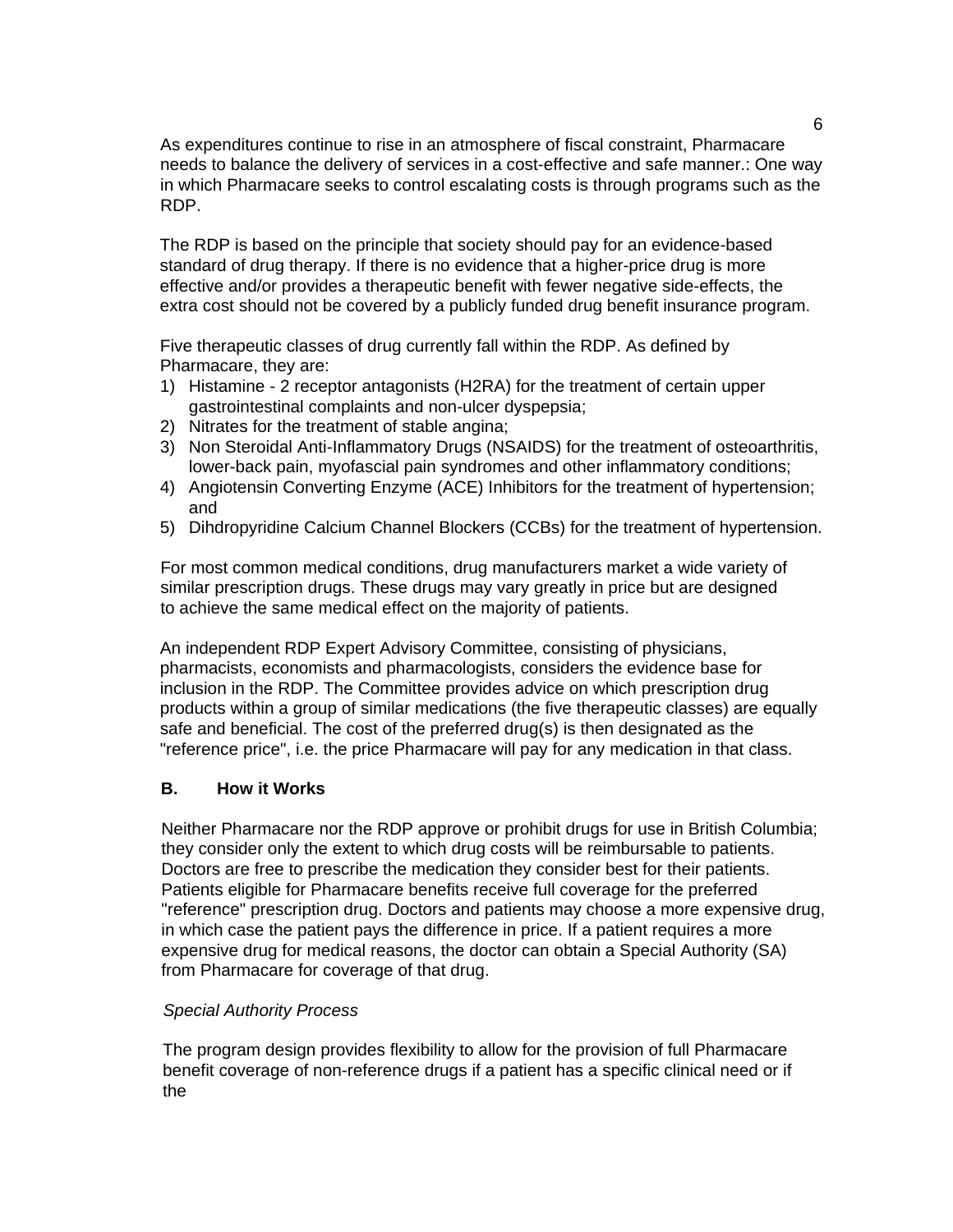central computer of the provincial pharmacy prescription network (PharmaNet) has flagged the patient as an exception by virtue of use of certain other drugs. In these cases, full coverage of the prescribed medication may be provided through a Special Authority.

To seek an SA, a physician submits a request by fax or telephone indicating that a patient is unable to tolerate or does not therapeutically benefit from the reference drug. Pharmacare reviews the application and, if it is accepted, grants a Special Authority, usually within 24-48 hours, for another drug in the class to be fully funded. When a physician prescribes a non-reference drug without an SA, the PharmaNet computer alerts the dispensing pharmacist, who informs the patient and/or physician of the policy and suggests the following options:

- 1. if there is a patient-specific reason for the use of a non-reference drug, the physician can apply for an SA;
- 2. if there is no patient-specific reason for the use of a non-reference drug, the physician can change the prescription to a reference drug; or
- 3. the patient can choose to pay the difference in price between the prescribed drug and the reference drug.

A Special Authority process is also in place for two other Pharmacare programs, the Low Cost Alternative (LCA) Program that provides coverage for the lowest cost generic, i.e. chemically identical, drug available and the Limited Coverage Drug (LCD) Program that identifies drugs covered by Pharmacare only in particular circumstances. The RDP accounts for only a small percentage of Special Authority requests, i.e. 10% in 2001.

#### **C. Experience of Other Jurisdictions**

A number of countries throughout the world and a variety of jurisdictions in North America have initiated cost-containment policies and programs similar in purpose and effect to British Columbia's Reference Drug Program. As of February 2002, reference based programs that included therapeutic substitution, as in British Columbia, were present in New Zealand, Australia and the Netherlands. In 1991, Germany introduced a reference based program similar to BC's; in 1996, application of the reference program to new drugs was discontinued. Norway has discontinued its reference pricing program. France considered introducing a reference program but elected not to. Sweden and Denmark permit generic substitution similar to British Columbia's LCA (generic substitution) Program. In Canada, Nova Scotia has a Special Maximum Allowable Cost program, similar to the RDP, in place for H2 receptor antagonist anti-ulcer drugs and NSAIDs. In the US, Michigan has introduced a reference program similar to BC's RDP. Oregon is considering referencing four drug classes, but will first conduct a scientific review to demonstrate that therapeutic substitution is valid.

Reference pricing is one of a variety of tools used by policy makers to control drug expenditures. It is not a solution in and of itself to the problem of escalating drug budgets. Reference pricing is generally complemented by other cost-control measures, such as the use of lowest-cost generic drugs, national price controls, tiered pricing, etc.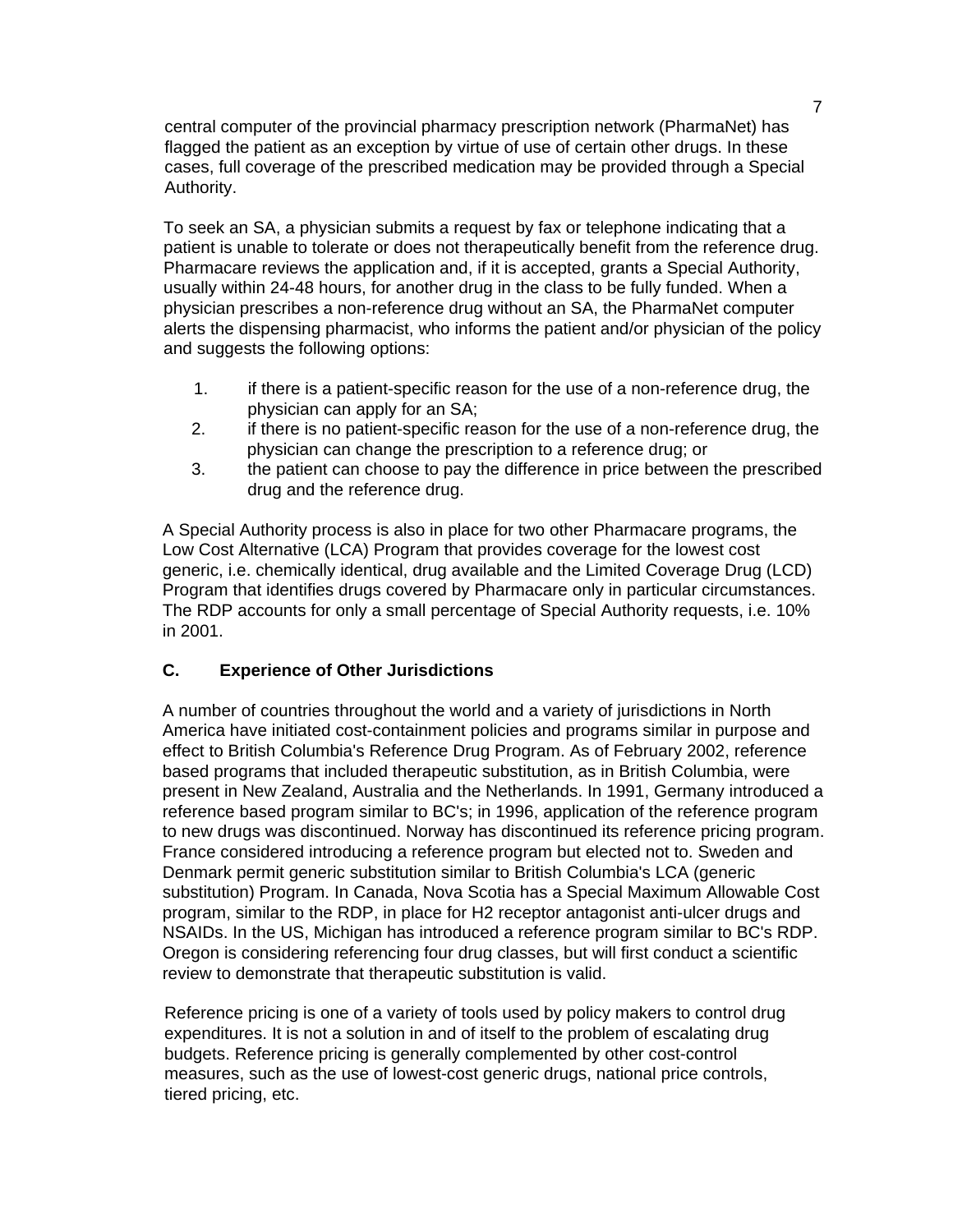Different jurisdictions have shown varying levels of effectiveness in cost-control due to reference pricing. The greatest savings have generally been seen in the immediate few years after implementation. .

Reference systems around the world differ in their product coverage and policies toward exemptions. A key feature of British Columbia's RDP and its Special Authority process is the accessibility it provides to alternative medication.

There has been little study of the health impact of reference pricing, and much of the evaluative literature on reference pricing is descriptive not empirical. The most scientifically valid assessments of reference pricing have been based on the British Columbia experience.

## **II REVIEW PROCESS**

### **A. Reasons for Review**

Since implementation, a number of concerns have been raised about the RDP. Many people are opposed to the notion of a physician's instructions being influenced by a government process based on cost-saving. Some physicians consider that the program limits their ability to prescribe what, in their opinion, is the best medication for a particular patient. Brand-name drug companies have expressed concern about the validity of therapeutic substitution and the effect of the RDP on patient choice, market share and revenue. They argue that such programs ultimately impair their research and development capacity to produce new and improved products.

In contrast to these views, the government reports that the RDP has resulted in direct cost-savings of approximately \$12 million in the current fiscal year, with no apparent impact on patient health and no discernible cost increases in other parts of the health care system.

## **B. The Panel**

As a result of these conflicting views, the Minister of Health Planning on November 23, 2001, appointed a Panel to work with doctors, pharmacists and others to find a costeffective alternative to reference-based pricing. A copy of the Panel's Terms of Reference is attached as Appendix 1.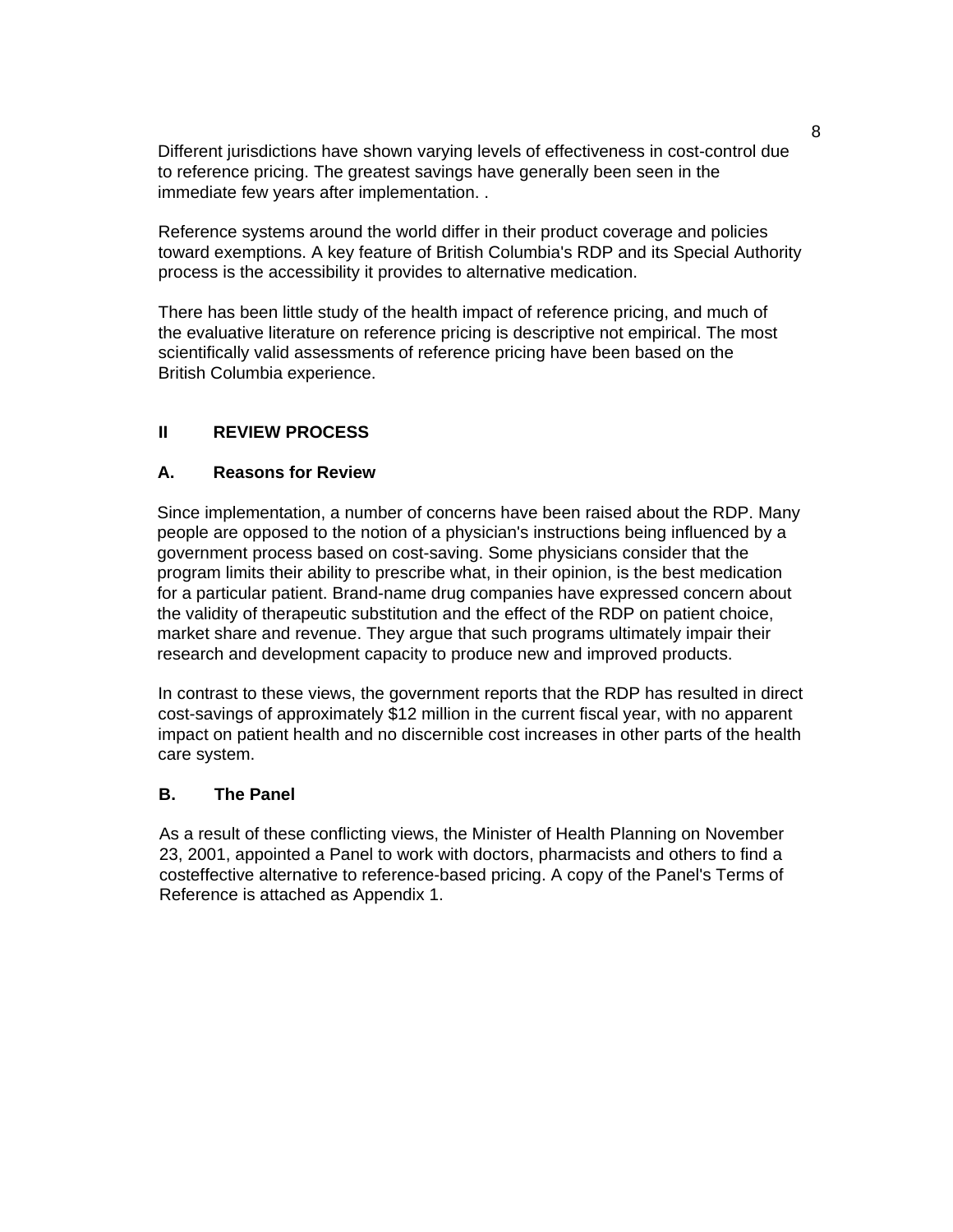## The five-member panel consists of

Chair: George Morfitt, former Auditor General of British Columbia Members: John *Esdaile,* MD, professor and Head of Rheumatology in the Department of Medicine at the University of British Columbia and Scientific Director of the Arthritis Research Centre of Canada; *Arlene Gladstone,* social worker and former Executive Director of Family Services of the North Shore; *Marshall Moleschi,* pharmacist and Director of Member Services for the Health Association of British Columbia; and Andrew Saxton, businessman with experience in financial, tourism and communications industries, volunteer with health-related organizations and a member of the President's Community Advisory Council as well as the Dean of Faculty of Medicine's Community Advisory Council at UBC.

## **C. Identification of Stakeholders**

The stakeholder list utilized for the recently completed Pharmacare Consultation was used as a starting point in identification of those potentially interested in the RDP. Panel members augmented the Pharmacare Consultation stakeholder list with additional organizations they considered might add value to the review.

Stakeholders included a cross-section of organizations representing physicians, pharmacists, specific disease groups, community organizations, pharmaceutical companies, public policy institutes, academics and others. Letters were sent to identified stakeholders informing them of the Panel, its Terms of Reference and inviting them to make a written submission or to meet with the Panel. A website was established and members of the public invited to offer suggestions by that means. As word about the Panel's work spread, additional stakeholders contacted the Panel to request the opportunity to meet. A complete stakeholder contact list is attached as Appendix 2.

A total of 46 submissions were made to the Panel. A list of submissions is attached as Appendix 3. Thirty-one submissions were presented in meetings held throughout January and February 2002; the remainder arrived by mail, fax and e-mail via the website. Complete submissions are provided as Appendix 4.

Pharmacare staff provided background materials, responded to requests for information and met with the Panel, at its request, on three occasions to provide additional information.

## **D. Criteria for Analysis**

In considering the various submissions, the Panel kept in mind its specific mandate from the Minister, i.e. to evaluate proposed cost-effective alternatives to the RDP in terms of projected cost savings, evidence in support of these savings, and impact on patients and other areas of the health care system.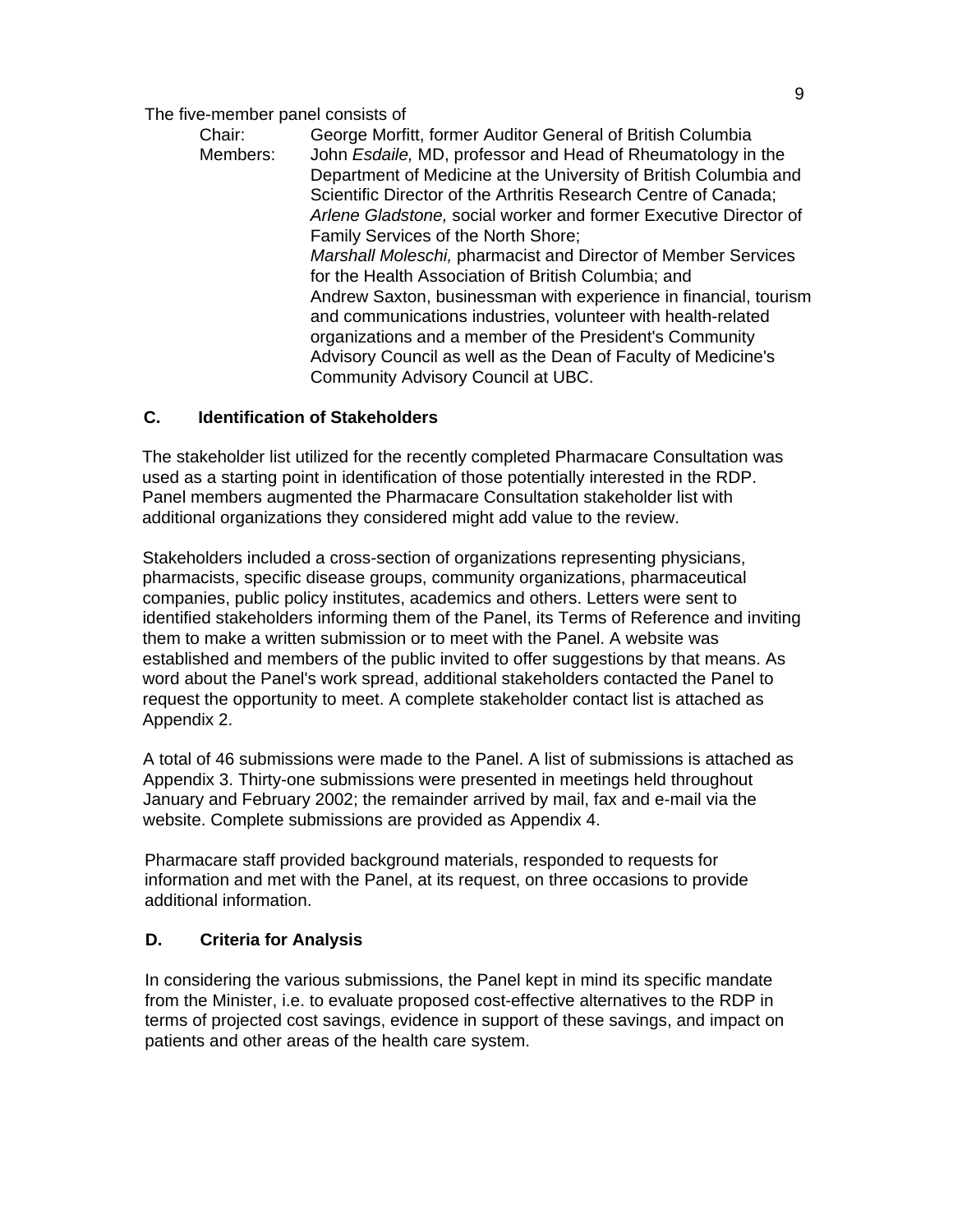Within this framework, the Panel considered the following issues:

- $\overline{\phantom{a}}$ the *nature of the proposal, i.e.* whether it proposed that the RDP be eliminated, replaced or modified in some way;
- the *cost impact of the proposal,* i.e. how much the proposed change is  $\overline{\phantom{a}}$ estimated to save annually, whether supporting data/economic models are available, how much it would cast to implement, whether costs would be transferred to others, and whether there are implications for other social/economic costs;
- the *health* impact, on individuals or on society as a whole;  $\overline{\phantom{a}}$
- *impact on choices available,* to patients, physicians and pharmacists;
- *flexibility,* i.e. the extent to which the proposal incorporates provisions to deal with unexpected circumstances;
- *fairness*, i.e. whether various interests are fully considered;  $\blacksquare$
- *transparency,* of decision-making processes as well as simplicity and provisions for public and professional information;
- *accountability,* i.e. the extent to which the proposal provides for appropriate public accountability.

### **E. What was Heard**

The Panel received a full range of opinions on the Reference Drug Program with no overall consensus. The Panel did, however, hear a common concern that the province's health care system work effectively and at reasonable cost, both to government and to individuals. Where submissions differed was on the means of achieving that end and on the appropriate distribution of costs between individuals and society as whole.

The Panel learned that there is considerable confusion about how the province's Pharmacare system is currently organized and operates. Even those most closely connected to the system, e.g. physicians and pharmacists, frequently confused various Pharmacare programs. A number of the concerns expressed ostensibly in connection with the RDP turned out, in fact, to be related to the Limited Coverage Drug Program.

The Panel heard a variety of contradictory views and beliefs and, at times, almost diametrically opposed interpretations of the same information. It received little, however, in the way of hard economic analysis of alternatives. Generally speaking, presentations encompassed the following perspectives and demonstrated that, even within particular communities of interest, there is a wide variety of opinion.

#### *From physicians*

Some doctors and their representative organizations expressed concern about the uncompensated workload involved in explaining government policy to patients and having to apply for Special Authority when required. The Panel heard concerns about professional independence and the desire to ensure economic access to new drugs for patients. One positive aspect attributed to the RDP was the extent to which it prompts physicians to think about their prescribing choices. In general, the Panel heard that,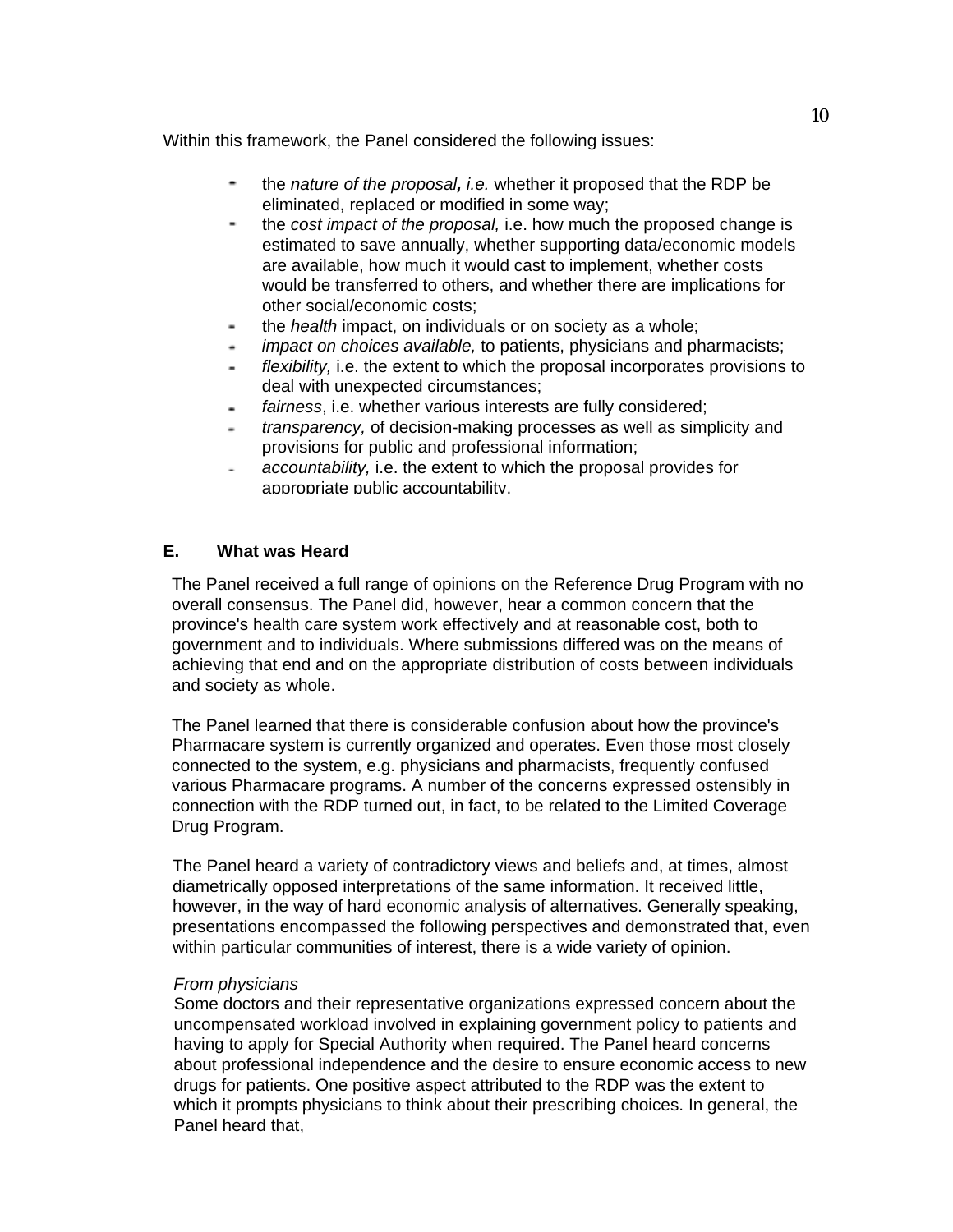while the concept of the RDP is acceptable to most physicians, they would like to see administrative improvements, adequate consultation with physicians and pharmacists, and clear evidence to support any expansion.

#### *From pharmacists*

Pharmacist and pharmacy representatives also expressed concern about the burden placed on them to explain government policy to patients. The Panel heard that the time involved in dealing with patients' concerns about drug substitution, conferring with doctors about prescriptions and assisting with requests for Special Authority was significant and should be compensated. It was suggested that pharmacists are better equipped than Pharmacare staff to make decisions about SAs and that savings could be achieved by transferring decision-making responsibility to them. Support was expressed for the re-instatement of Drug Utilization Reviews (see page 21).

#### *From pharmaceutical wholesalers*

The Panel received information on existing pharmaceutical distribution networks and was urged to recommend maintenance of the current system rather than a move toward bulk purchases of generic pharmaceuticals, as occurs in Saskatchewan.

#### *From the pharmaceutical industry*

Support for the RDP is strong within the generic pharmaceutical industry. It was suggested that the existing program could be supplemented with pilot projects, e.g. development and better utilization of prescribing and clinical practice guidelines, economic incentives for patients, etc., together with improved education and information systems. Considerable opposition was expressed to tendering or bulk buying which was seen as being disruptive to the industry and potentially leading to less choice for patients.

Brand-name manufacturers questioned the validity of the evidence base for the RDP and the lack of transparency in decision-making, as well as the concept of therapeutic substitution in general. The pharmaceutical industry proposed disease management or patient health programs, run cooperatively by government, industry and health care practitioners, as effective alternatives to the RDP, together with structural changes to Pharmacare as a whole.

Concern was expressed about the deterrent effect of the RDP on research and development investment in British Columbia and subsequent innovation. It was emphasized that the savings attributable to the RDP pale in comparison to the negative effect of the program on the relationship between industry and government.

#### *From community representatives*

Organizations representing specific disease or population groups and community organizations expressed a range of views. Some consider that the RDP limits access to the newest and "best" drugs. Others expressed concem about the lack of transparency in decision-making. Still others support the concept of the RDP while opposing its application to specific medical conditions. An alternative view supports the RDP as a way of saving money that can then be reinvested in the health care system as a whole.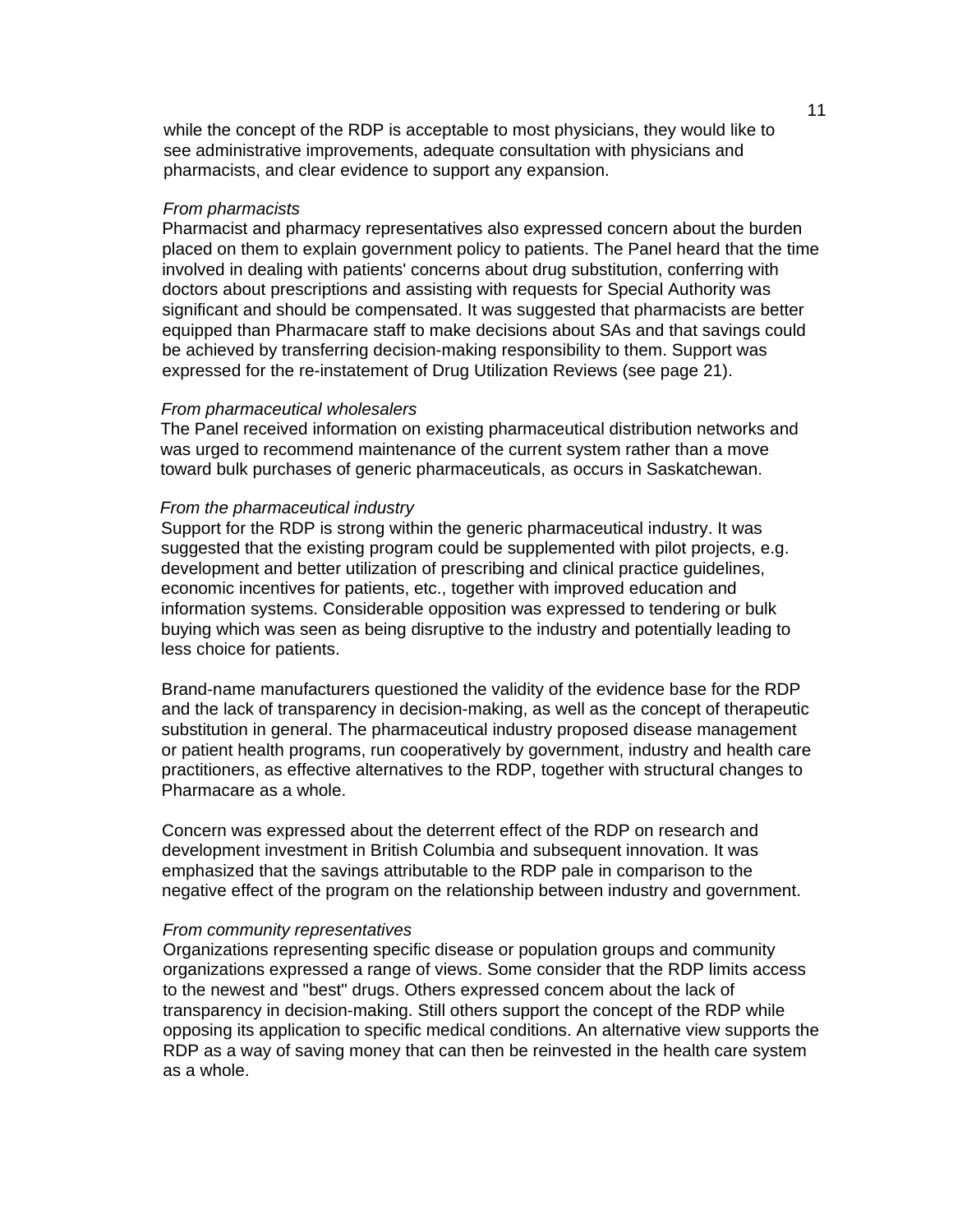Some seniors' organizations expressed particular concern about the possibility of an increased co-payment model that would place more of the cost of drugs on patients.

### *From the academic community*

The Panel heard from:

- academics involved in research activities which could benefit from increased funding from the pharmaceutical industry;
	- those involved in evaluation of the RDP; and
- other academic perspectives.

The research group argued that research investment currently deterred by the RDP would far outweigh the annual cost-savings attributable to the program. Doubts were expressed about the validity of the evidence base underlying the RDP. Those involved in evaluation of the RDP support its continuation but propose modifications to maintain it as a dynamic program. The third group emphasized that the RDP is one small program and should not be considered as the government's only, or even primary, cost-containment measure. They suggested that efforts be made to improve the transparency of current decision-making and to minimize the administrative burden. The importance of providing information on the evidence base supporting RDP decisions and on the options available to physicians and patients was stressed.

#### *From the provincial government*

From government representatives, the Panel heard of escalating expenditures on prescription drugs and the need for an effective way of controlling those costs. As the price of new drugs entering the market is set federally, cost-containment means open to British Columbia are limited to control of utilization or restricting the scope of and access to programs. Program administrators consider that the RDP does an effective job of containing costs with no notable impact on patient health or costs to other parts of the health care system. The Panel was informed that a number of administrative improvements have been made since the introduction of the RDP and that more are planned to deal with outstanding issues.

#### *From policy institutes*

The policy institutes that appeared before the Panel presented a full spectrum of views. One perspective is that drug costs represent only a small proportion of the overall costdrivers in the health care system and that programs such as the RDP cost British Columbia more in terms of lost investment and subsequent innovation than they save. At the other end of the spectrum is strong support for the RDP as an evidence-based, cost-effective tool. The proponents of the latter view urge expansion of the program and additional follow-up research. Another institute stressed the importance of considering the RDP as one tool among many, but not the solution to the problems of Pharmacare or health care budgets generally. It emphasized the importance of flexibility, e.g. the Special Authority process, in the success of the program.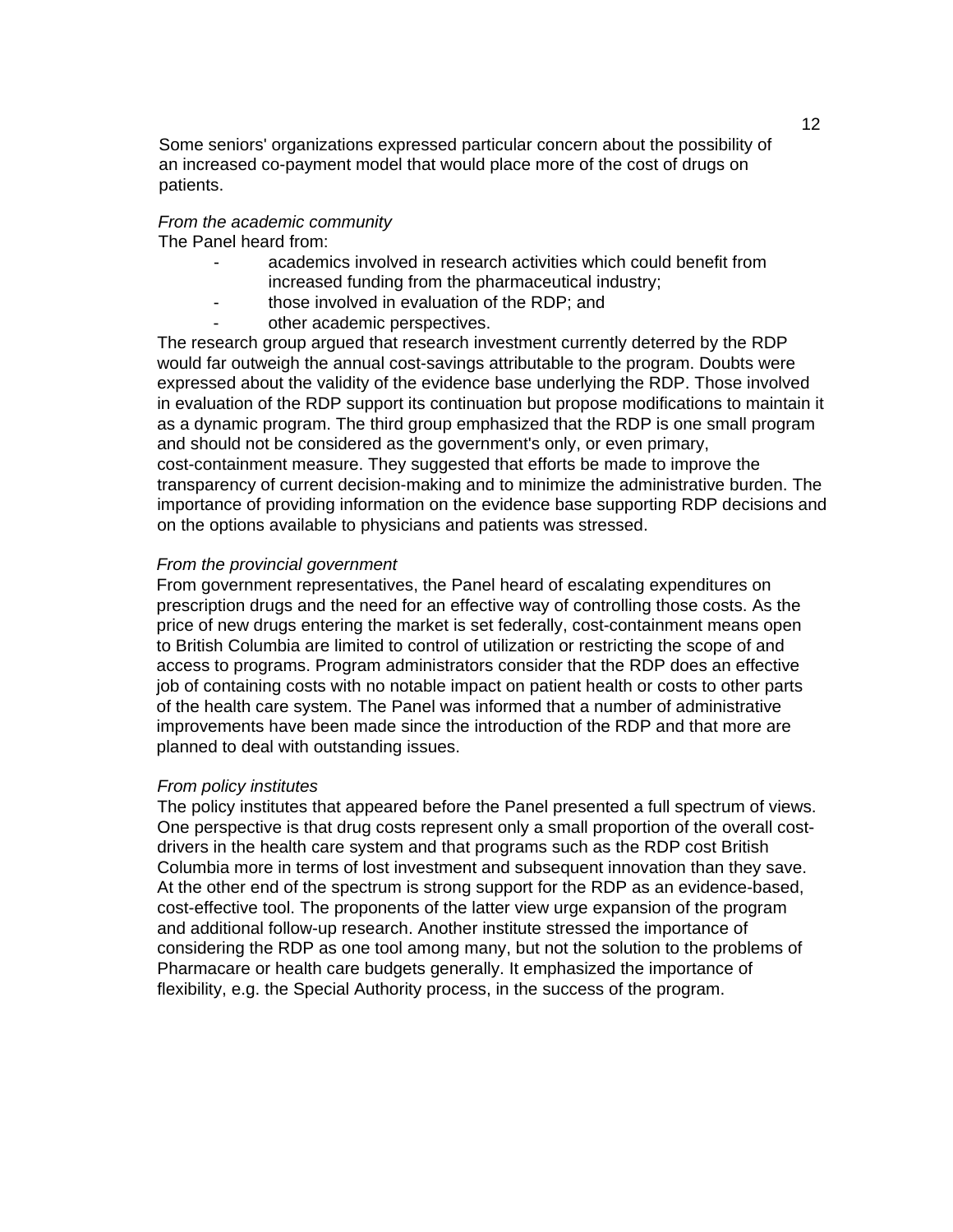#### **III ISSUES**

The following major issues related to the RDP were raised with the Panel by various submissions:

#### *i. Savings*

Cost-saving estimates associated with the RDP have varied considerably. Initially upon implementation of the program, cost-saving estimates were calculated by the Ministry of Health, based on cost per month and cost per patient before and after policy implementation. This was a rudimentary analysis that did not attempt to quantify cost impacts outside of Pharmacare. Savings for the first year of implementation were estimated at \$30 million.

Three major independent academic evaluations of different aspects of the RDP were commissioned and have now been completed. A study by academics at McMaster University was published in the *Canadian Medical Association Journal* in October 2001; a study by academics at Harvard University was published in the *New England Journal of Medicine* and the *Canadian Medical Association Journal* in March 2002; the remaining study by researchers at the University of Washington is scheduled for publication in Summer 2002 in another reputable medical journal. These studies variously conclude that there are cost-savings associated with the RDP.

Current Ministry estimates of cost-savings directly attributable to the RDP for 2000 are \$11.8 million. (An original estimate of \$50 million annual savings included savings associated with proton pump inhibitors; however, these savings are more accurately attributable to the Limited Coverage Drug Program.) Independent analysis confirms that this estimate of approximately \$12 million is reasonable and possibly conservative.

The Harvard study identified first-year cost-savings of \$6.7 million associated only with ACE inhibitors. The McMaster study estimates a saving of \$4.3 million annually over the first three-and-a-half years in the category of oral nitrates alone; it suggests, however, that cost-savings are primarily attributable to decreases in drug costs which may themselves be due to a wide variety of factors unrelated to the RDP, as well as some cost-shifting to patients.

What is also clear, however, is that, if the RDP remains static, i.e. if it is not expanded into other therapeutic categories and does not capture new drug therapies, these costsavings will decline over time as patents expire and genetic products enter the market. As currently constituted, the RDP is a time-limited cost-containment device. One estimate suggests that savings from the RDP would amount to approximately \$76 million over the ten-year period 2001-2010 (or an average of \$7.6 million annually) if the program were continued as currently structured.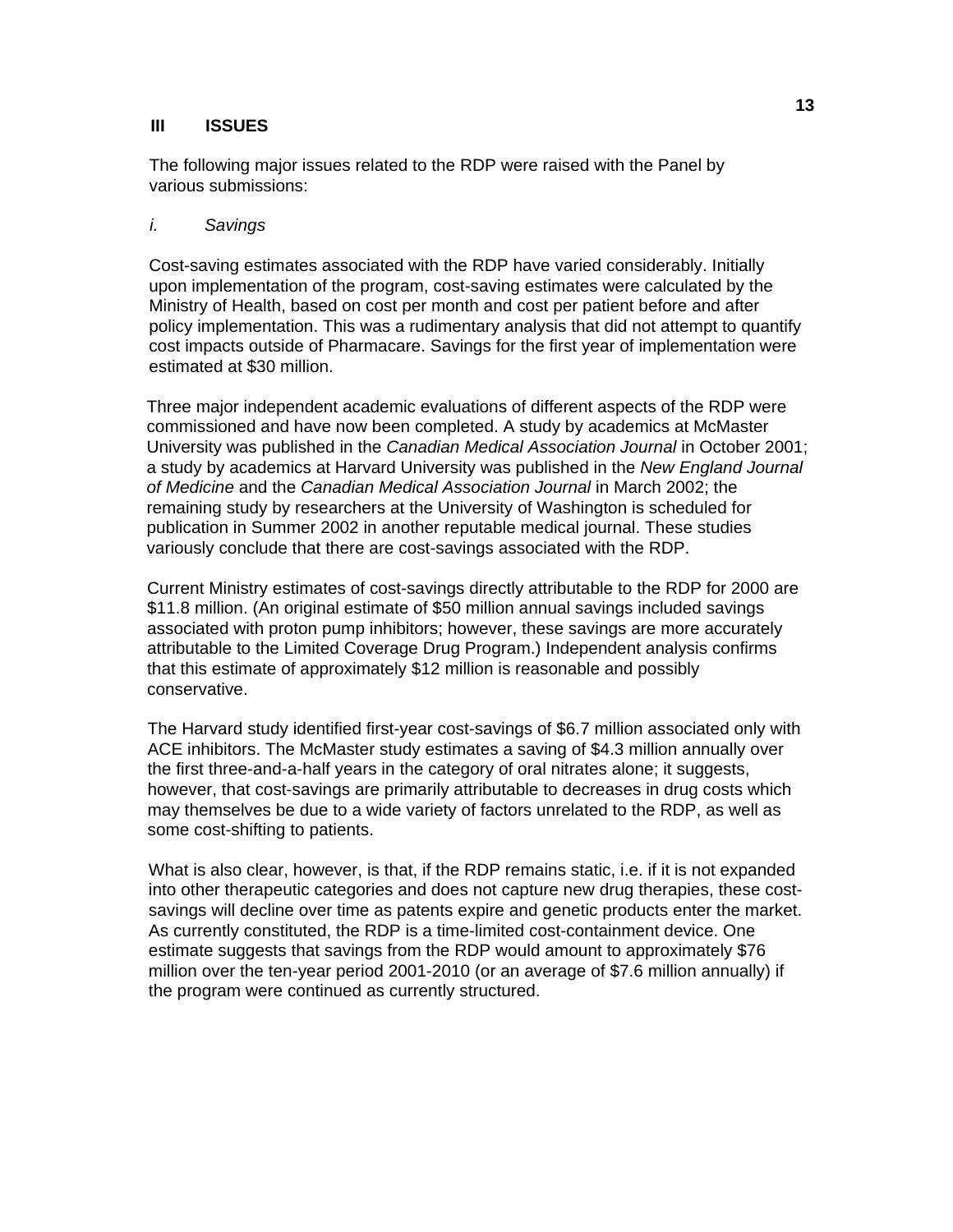### *ii. Cost- shifting*

Concerns were raised about the RDP shifting costs to other parts of the medical system, e.g. through increased visits to doctors, emergency rooms, increased hospitalization, etc. In fact, the evidence available through Ministry information and the three independent studies noted above indicates that cost-shifting is not a significant issue. Having said that, the Harvard study indicates a slight increase in hospitalization after patients switched drugs; the McMaster study attributes eight percent of identified savings to patients purchasing drugs for which they received only partial reimbursement. The studies do not address the issue of indirect costs, e.g. increased administrative burden on doctors and pharmacists or their time spent explaining the policy to patients.

## *iii. Health impact*

It was suggested that the RDP may have a negative impact on the health of patients in that it delays or prevents them from obtaining effective or the most appropriate medication. Six months after implementation of the first phase of the RDP, the Reference Drug Program Expert Advisory Committee was formed to develop and implement procedures to evaluate the impact of the RDP on the delivery of health services and patient outcomes. A preliminary analysis of hospitalization rates and medical services did not show a significant impact resulting from the RDP. Although the Harvard study does not highlight evidence of adverse impact on patient health, an editorial accompanying the Canadian publication points out that the Harvard data shows reduced drug use, which could indicate under-treatment of high blood pressure.

A number of patient groups raised examples of instances of negative impact on patients; in almost every case, however, these were related to the rules governing the progressive approach required under the Limited Coverage Drug Program. While there are links between the two programs, the problems identified could not be attributed directly to the RDP.

## *iv. Equity of access*

A number of submissions to the Panel expressed concern that the RDP is inherently unfair in that it restricts access to potentially more effective drugs to those who can afford to assume part of the cost. Others argued that the RDP incorporates equity of access both through the Special Authority process which permits physicians to apply for exemptions in cases of special need and in the larger philosophical sense that, by saving health care dollars in this area, the RDP makes it possible for the health care system as a whole to be accessible to more people. It was also emphasized to the Panel that newer, more expensive drugs are not necessarily more effective than older, less costly medications.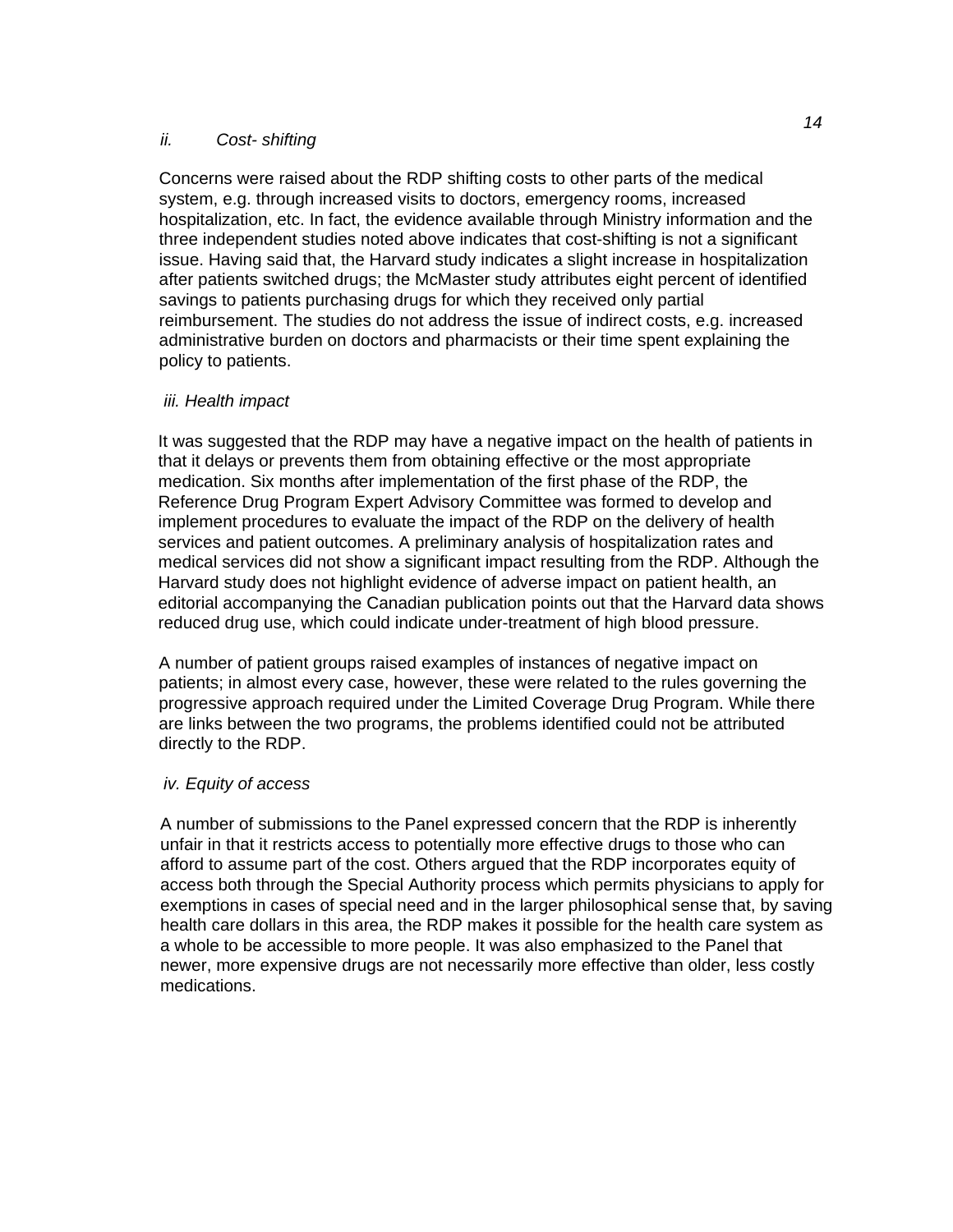#### v *Professional independence*

The RDP is perceived by some as intruding inappropriately into the relationship between physicians and patients. The Panel heard appeals that the professionalism and independence o f physicians be respected and in no way compromised by efforts to influence their decisions on best practices. The Panel also heard reports, from physicians among others, that the RDP had a positive impact in encouraging physicians to give careful second thought to their prescribing habits.

## *vi. Special Authority process*

Numerous concerns were expressed to the Panel about the unnecessarily time-consuming and burdensome nature of the Special Authority process. Physicians expressed concern about the time required to fill out and process extra forms; pharmacists were particularly concerned about the time involved in explaining government policy to patients when presented with prescriptions for a non-referenced drug. Representatives of both groups expressed concern about possibly delays in a patient receiving appropriate therapy.

Few people, however, were able to distinguish between the SA process as it applies to all Pharmacare programs and the SA process specific to the RDP which amounts to only 10 percent of all Special Authority requests. It was pointed out that 95 percent of all SAs are approved. While some see this as a positive comment on the efficiency of the system, others question whether the administrative process is really necessary or whether physicians should simply be provided with criteria, asked to make appropriate judgements and monitored for compliance.

Many participants spoke favourably of the SA process as providing the necessary flexibility to ensure that the RDP can meet the needs of individual patients. They commented that administration has improved considerably since the early days of implementation. The vast majority of SA requests are now made by telephone and approved within two business days

## *vii. Validity of the evidence base*

The Panel heard concerns from a number of participants that the evidence base underlying the RDP is flawed. There is a strong body of opinion that questions the entire basis for therapeutic substitution, arguing that the various medications are not interchangeable and that health care providers require options to respond to particular circumstances. The Panel was informed that many physicians do not consider the drugs to be interchangeable and have not been provided with sufficient evidence that they are. On the other hand, there is an equally strong body of opinion that considers the RDP to be based on a thorough review by the RDP Expert Advisory Committee of the best evidence available.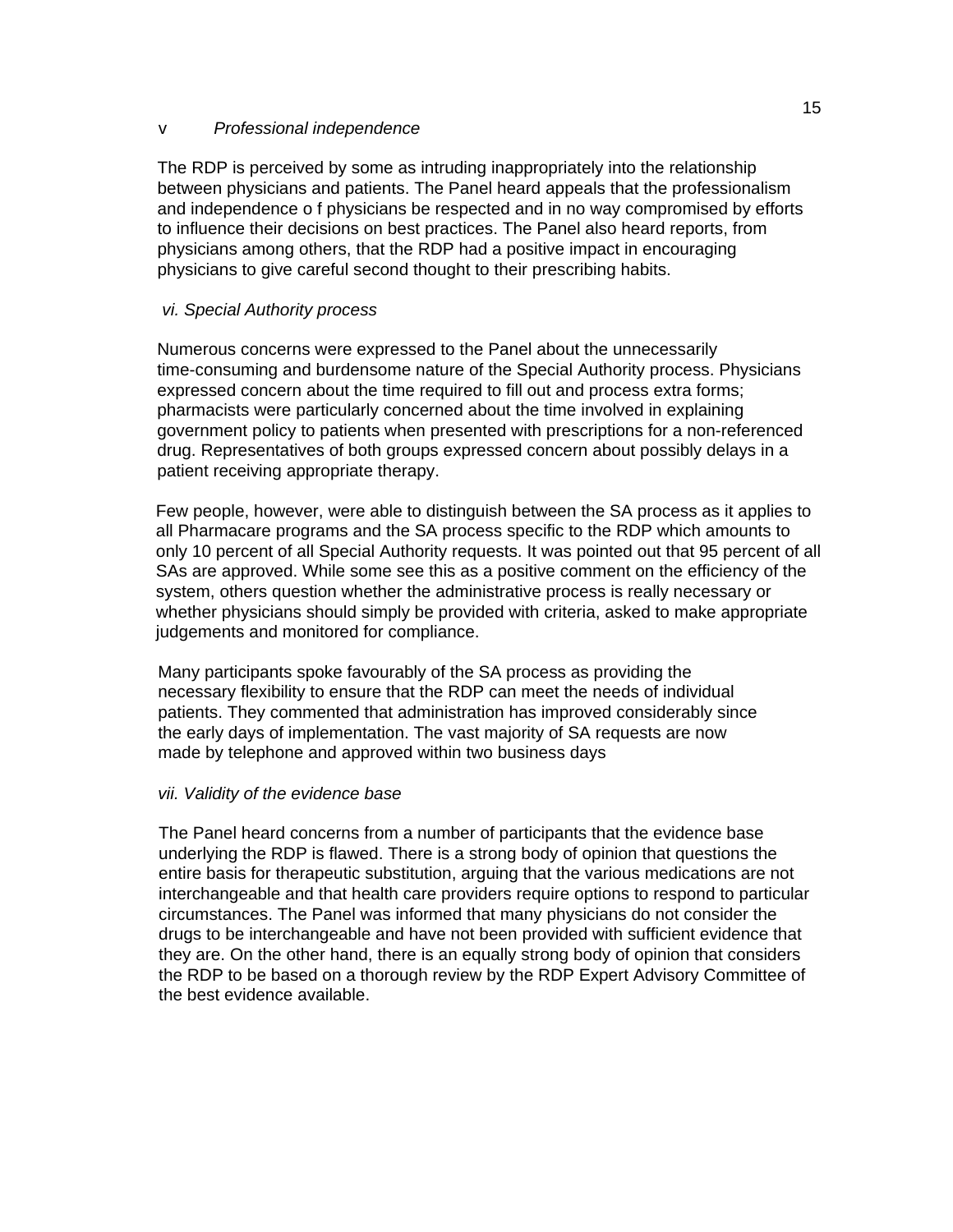### *viii. Transparency of decision-making*

Closely aligned to concerns about the validity of the evidenc**e** base, but even more widespread, are concerns about *the* transparency of the decision-making process underlying the RDP. Phannacare's decisions as to which drugs it will fund and to what extent has limited participation by current practitioners. Detailed information supporting its analyses is not available for review; leaving the process open to criticism. Although not directly related to the RDP classification process, similar criticism was directed toward the Therapeutics Initiative.

## *ix. Symbolism/deterrent effect*

The Panel was made aware of the extent to which the existence of the RDP carries a symbolic weight out of proportion to its size or importance in the overall scheme of Pharmacare. Not only representatives of pharmaceutical companies, but policy institutes, academics and others commented on the RDP as indicative of a government attitude that is hostile to industry and innovation.

Perhaps the most frequently heard argument against the RDP was concern that its existence acts as a deterrent to investment in British Columbia by the pharmaceutical industry. Examination of pharmaceutical investment in other provinces on a per capita basis indicates that BC lags seriously behind its potential in this area. There is a strong body of opinion that elimination of the RDP would signal a major change in attitude toward industry on the part of the British Columbia government and that such a shift would be responded to by rapid and significant investment in the province. It is argued that this investment, both independently and in terms of spin-off benefits, would vastly exceed any savings currently associated with the RDP.

Such a strategic shift might include broad-based partnerships with academia, industry and the professions of pharmacy and medicine to develop and implement disease management programs, drug utilization reviews, as well as professional and public education programs. The result, in the view of proponents, would be a more financially manageable health care system that would provide better health care outcomes for patients.

Other submissions noted that pharmaceutical industry investment in British Columbia has remained consistent at approximately three-to-four percent of its total investment in Canada since well before the introduction of the RDP and that investment decisions are governed by broader political and infrastructure considerations. They suggest that recent changes in British Columbia's tax structure together with other political initiatives should be sufficient to demonstrate to the pharmaceutical industry that the business climate in the province has undergone a fundamental shift and that ultimately the industry will make good business decisions to invest in the talent and potential for profit in British Columbia.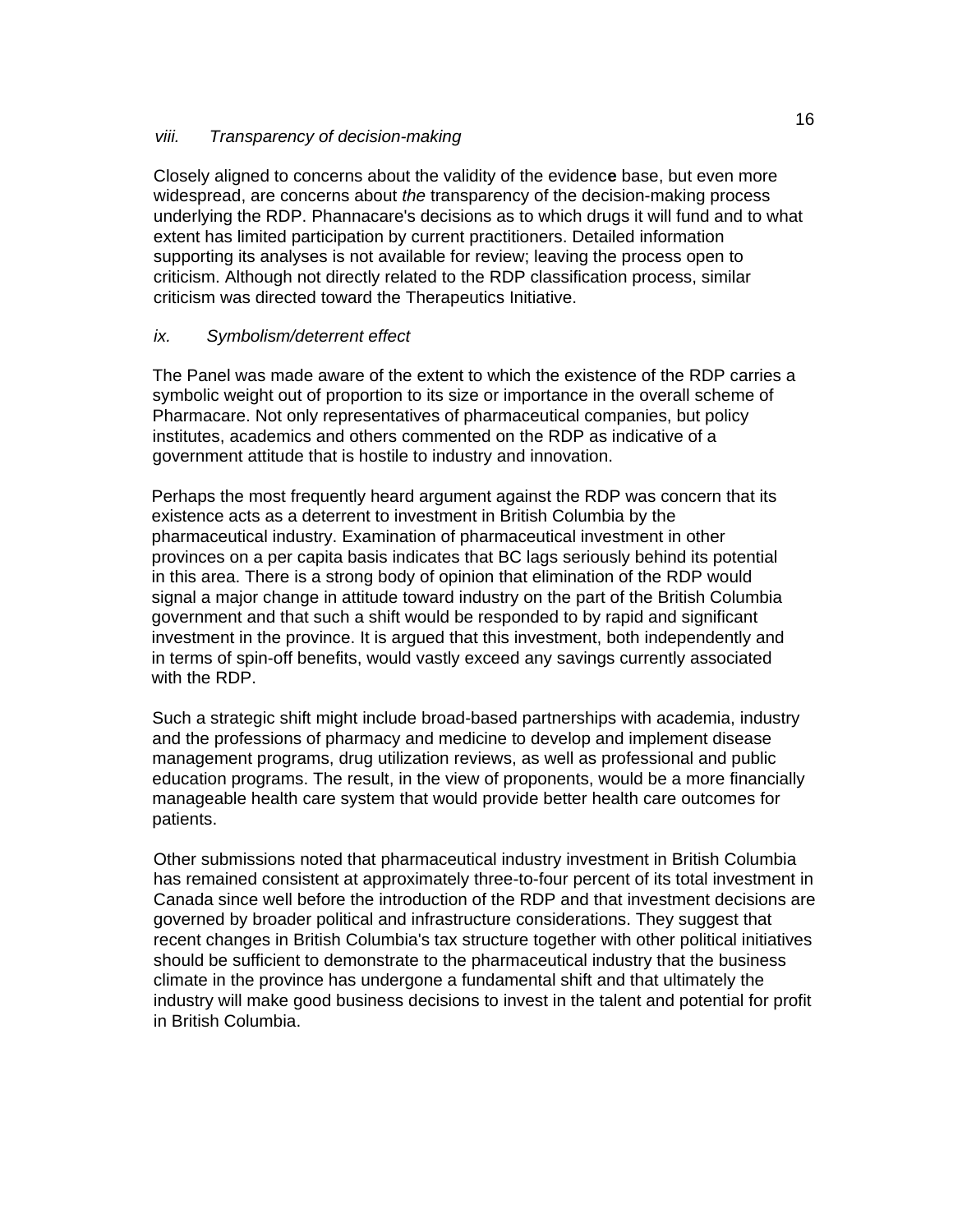### *x. Confusion/arbitrariness*

The Panel was made aware of widespread confusion around the multiplicity of Pharmacare programs. The vast majority of presenters, no matter how knowledgeable in their fields, at some point confused the RDP with the Low Cost Alternative or, more frequently, the Limited Coverage Drug Programs. A contributing factor to concerns about the RDP is the apparent arbitrariness of decision-making with respect to various Pharmacare programs. For example, the decision by Pharmacare to place proton pump inhibitors in the LCD is linked in the minds of many to the RDP. Both programs are perceived as impeding access to effective drug therapies. The complexity of the Pharmacare program design leads to confusion that undermines the credibility of the RDP even when it is not, in fact, the issue at hand.

There is also considerable confusion around the role of the Therapeutics Initiative with respect to the RDP. The TI is perceived by many as more involved with RDP decision-making than is the case, and some concerns about the TI are reflected onto the RDP.

## Xi. *Holistic approach*

The Panel heard from numerous presenters, both in favour of and opposed to the RDP, of the need for British Columbia to take a more holistic approach to health care. The Panel was urged neither to isolate pharmaceutical costs as a major contributor to the cost crisis facing health care nor to identify the RDP as an overly significant cost-containment tool.

It was pointed out that pharmaceutical costs represent only approximately 15 percent of expenditures in the health care system and that the RDP is one very small component of that category. It was pointed out that, no matter what cost-saving measures are undertaken with respect to pharmaceuticals, health care expenditures as a whole will continue to be problematic. It was suggested by a number of people that the current `patchwork" of small programs should be replaced by an integrated, uniform system. It was also noted that the concept of formularies, i.e. lists of drugs for which full or partial funding is provided, is used in all jurisdictions and, increasingly, even by private health care insurers. It was proposed that hospital and Pharmacare formularies should be made more consistent.

A number of submissions argued that prescription drugs should be part of the Canada Health Act and covered by a national pharmacare program. It was also suggested that there should be a coordinated federal-provincial approach to controlling pharmaceutical costs.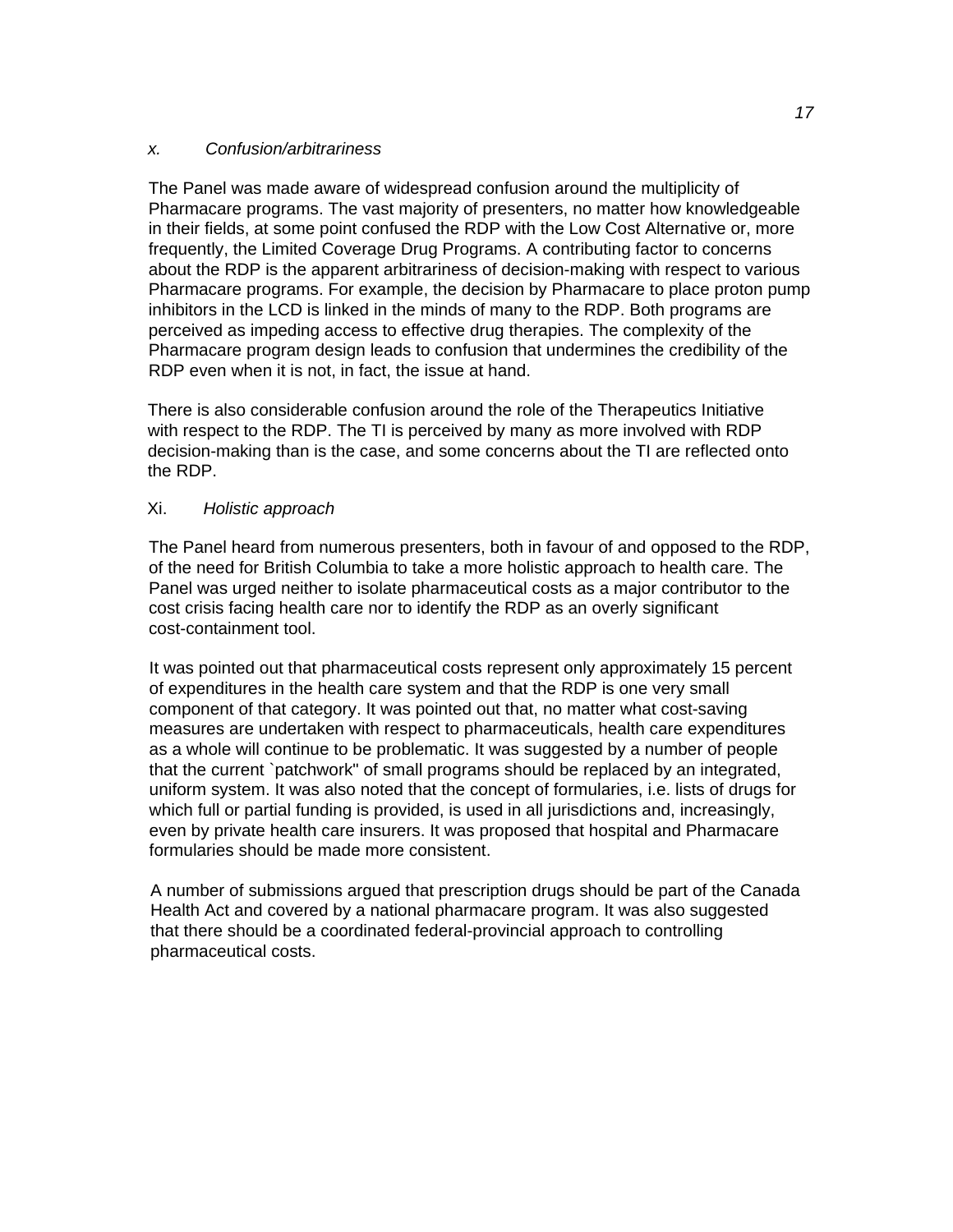## **IV PROPOSED ALTERNATIVES/MODIFICATIONS**

#### **A. Alternatives**

A number of submissions to the RDP Consultation Panel proposed the elimination of the RDP and suggested that similar or greater cost-savings could be achieved through a variety of possible alternatives. Little in the way of hard economic analysis was provided, however, to support these proposals.

#### *i. Structural Change*

Numerous submissions argued that the health care system as a whole requires fundamental structural change if it is to be able to meet the expanding needs of an aging population. It was suggested that the savings currently associated with the RDP, if it were discontinued, could be recouped by a variety of different copayment systems, i.e. that government, private insurers and individuals should pay different proportions of drug costs through varying means. Suggestions included: individual medical accounts; a further increase in deduction levels; a stepped approach whereby different co-payments would increase in relation to the total amount expended; Pharmacare becoming the payer of last resort only when other alternative insurance schemes have been exhausted. All of these proposed structural options involve placing an increased burden on individuals to meet their pharmaceutical needs.

Other submissions expressed strong opposition to a co-payment approach, citing issues of equity and fundamental fairness. It was stressed that cost-shifting negatively affects people with low incomes. They noted that user fees in other jurisdictions have served to dissuade the poor and those who perceive themselves to be poor from utilizing health care services, with consequent higher costs to the health care system down the line. In addition, it was also suggested that a single-payer approach is more efficient.

It was noted that a number of structural changes, e.g. changes in deductible levels, have recently been implemented by Pharmacare and more are planned, and that cost savings associated with these changes have already been included in the government's financial projections.

#### *ii. Disease management programs*

One of the more frequently proposed alternatives is the concept of government/industry partnerships focused on the management of particular diseases. Such programs could include clinical treatment coupled with patient counselling, professional and public information programs and other initiatives considered likely to have a positive influence on a particular medical condition. Examples were provided of successful disease management (or patient health)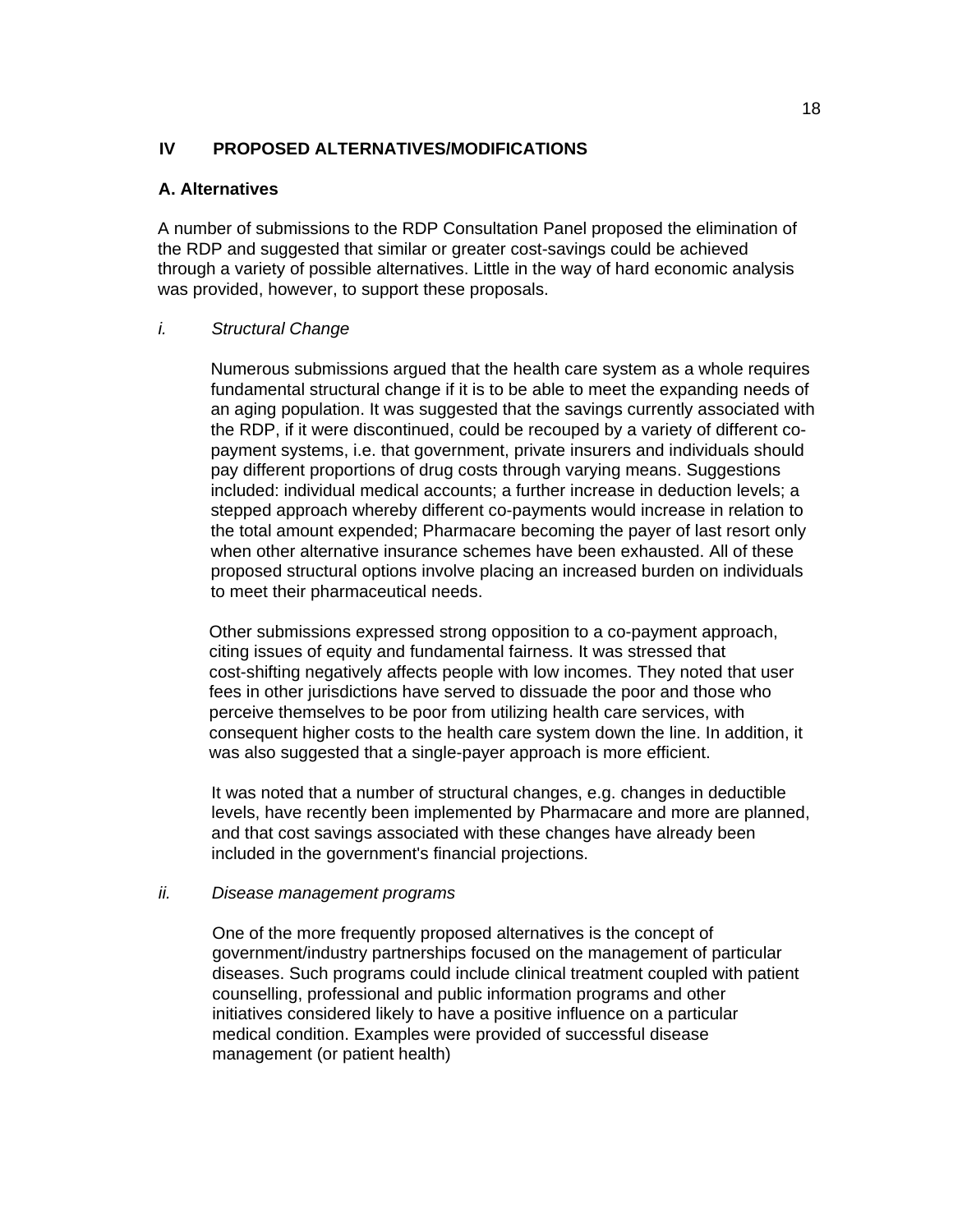programs in British Columbia and other jurisdictions, where industry has invested money to work with government, physicians, pharmacists and other health professionals to develop focused, effective programs aimed at particular diseases**.** A number of submissions suggested that, if disease management programs operated properly, there would be no need for the RDP, as proper drug utilization would save money.

#### *iii. Administrative standardization/simplication*

One submission, from University of British Columbia Faculty of Pharmaceutical Sciences, dealt directly with the issues of the symbolic importance of the RDP, the need for the government to contain costs, and the complexity of the current Pharmacare structure. It suggested that the RDP adds another layer of administrative complexity to Pharmacare management and argued that the same cost controls could be obtained by standardizing the application criteria and classification system for all pharmaceuticals.

Under this system, Pharmacare would categorize all pharmaceuticals in one of four ways: I. approved for full benefit coverage; 2. approved with restrictive criteria managed by physicians and pharmacists; 3. approved by central special authority, i.e. limited selection of drugs; and 4. not covered. The RDP would be eliminated, while the cost-saving elements of its design would be determined by the placement of the drugs into different categories.

Many submissions dealt with administrative aspects of the RDP. The usefulness of a process in which 95 percent of Special Authority requests are routinely approved was questioned. It was suggested that, in these routine instances, physicians could simply write the reasons for selecting the non-referenced drug on the prescription and have the pharmacist enter it on PharmaNet for monitoring purposes. A number of groups suggested that pharmacists are better placed than Pharmacare staff to undertake program administration and to make decisions about Special Authority approvals. It was further proposed that the RDP could be eliminated and pharmacists entrusted to make appropriate cost-effective decisions regarding drug substitution under established criteria and accompanied by effective program monitoring.

#### *iv. Bulk buying*

It was suggested that British Columbia should exercise its economic muscle by issuing tenders for generic drugs and buying them in quantity at the lowest price. Generic drug manufacturers are opposed to the introduction of bulk buying on the basis that it would lead to reduced margins and potential loss of market share by individual manufacturers.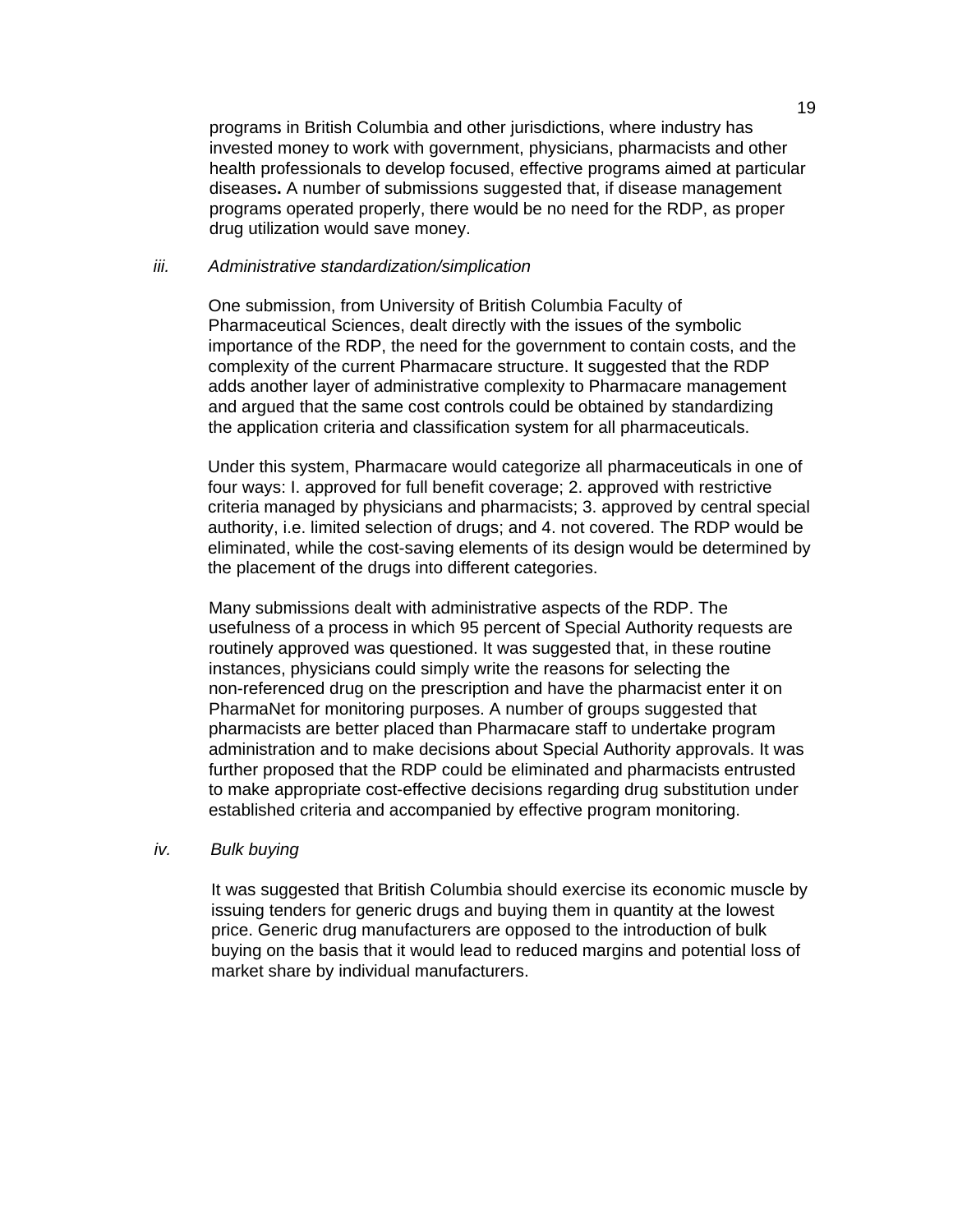#### *v. Delisting*

It was suggested that savings could be achieved by making certain additional drugs ineligible for any reimbursement. Others were strongly opposed to this approach as because it would shift costs to consumers.

### **B. Alternatives or Modifications**

The following two approaches were suggested as appropriate either as cost-saving alternatives to the RDP or as possible modifications to the existing program:

### *i. Maximum reimbursement costs*

It was suggested that Phannacare could set maximum reimbursement costs for drugs that treat similar clinical conditions but are not necessarily from the same therapeutic class. This would be an alternative to, or expansion of, the RDP that would allow Pharmacare to control costs while, at the same time, allowing additional choices for physicians and patients. It was suggested that this would be a cost-effective alternative in situations where a newly marketed drug is a more expensive alternative to current therapies. It could also allow some coverage of new drugs which might otherwise be denied benefit status.

### *ii. Physician/patient information*

The majority of submissions to the Panel, whether in favour of or opposed to the RDP, suggested that one of the most effective ways of saving money on pharmaceutical expenditures is to increase the independent, evidence-based information provided both to physicians and to patients. This was proposed as both an alternative and as a possible extension or modification of the RDP. It was suggested that doctors and patients have no reason to want to increase costs to the health care system unnecessarily and that providing them with information to support rational decisions had considerable cost-saving potential. Concern was expressed about increased direct-to-consumer advertising by pharmaceutical companies and its likely impact on patient demands and expectations.

## **C. Modifications**

Other submissions proposed that the RDP be modified along the following lines:

#### *i. Expansion*

A number of submissions supported the RDP as an effective cost-containment measure and urged its expansion into other therapeutic areas where there is a large difference in the price of drugs and only a small difference in effectiveness. Statins, i.e. chloresterol-lowering drugs, were suggested as a possible area for expansion, as were asthma drugs. It was noted, however, that there is a limited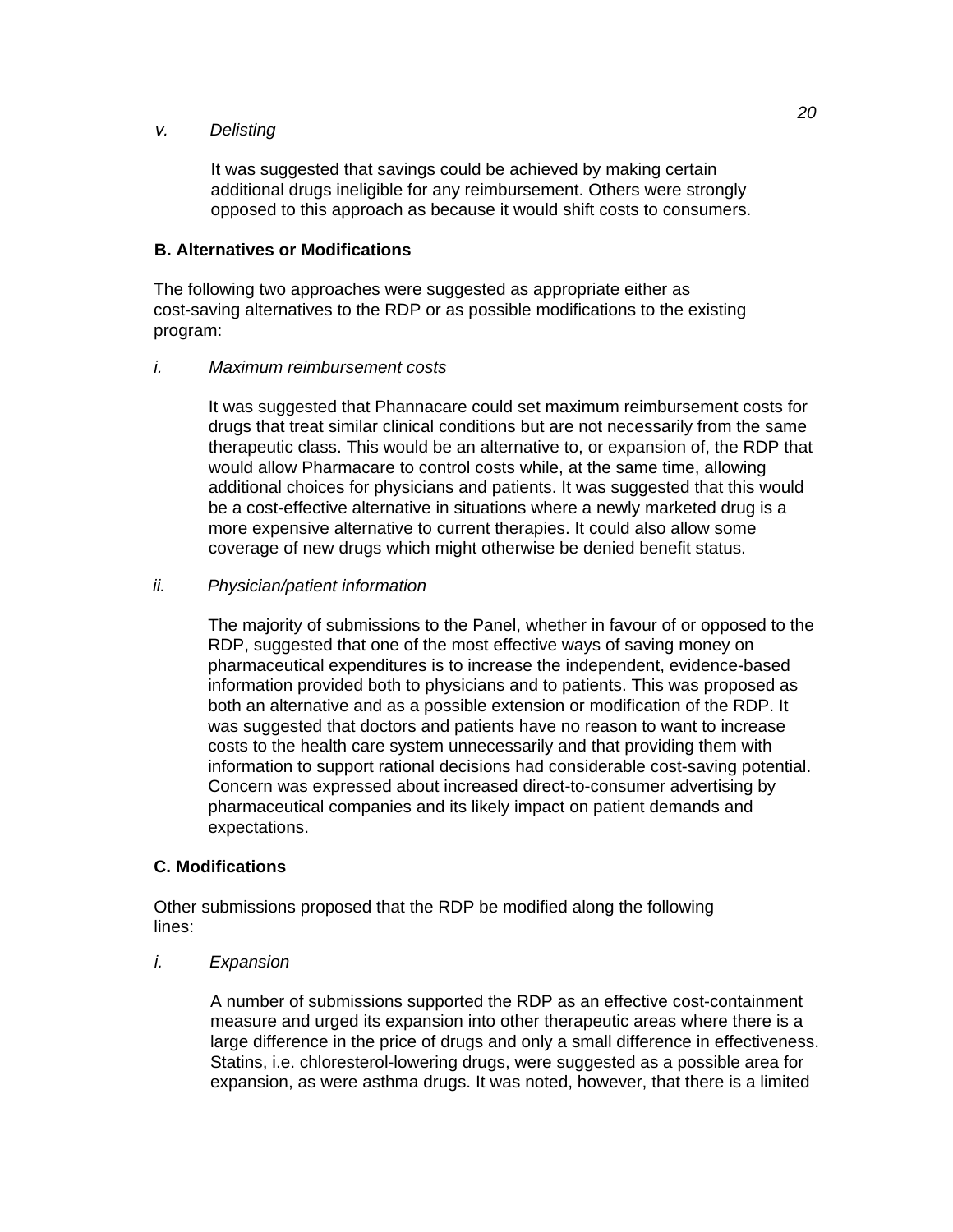number of categories where sufficient evidence exists to permit expansion of the RDP. On the other hand, others argued that the cost, in terms of relations with the pharmaceutical industry and consequent impact on research and development expenditures in British Columbia, outweighed the limited cost savings that would be realized from expansion of the RDP. It was urged that any expansion of the program be accompanied by evidence-based evaluation.

#### *ii. Incentives for physicians and patients*

It was suggested that the cost-effectiveness of the RDP could be enhanced by providing incentives to physicians and patients to choose the reference drugs. One proposal was that, instead of having to apply for a Special Authority in the 95 percent of cases where SAs are automatically approved, physicians be provided with virtual dollar flexibility accounts. Similar economic incentives were suggested to encourage patients to select less expensive, equally effective drugs, e.g. individual patient drug accounts, variable co-payments, etc.

#### *iii. Drug utilization reviews (DUR)*

DUR is a structured process used to assess the quality of drug therapy by evaluating data on prescribing, dispensing and/or patient use. The information can provide valuable feedback to physicians, pharmacists and policy makers and can help to shape healthy and cost-effective use of pharmaceuticals. A number of submissions focused on the need for policy decisions to be based on accurate, reliable and comprehensive information. Concerns were raised about the demise of drug utilization reviews which could provide the province with the necessary information on which to base new program initiatives.

The Panel was informed that, since transfer of responsibility for DUR to the College of Physicians and Surgeons from the Drug and Poison Information Centre some years ago, little in the way of educational material or published studies has been generated. The government was urged to re-instigate DUR and ensure that the information generated is widely distributed.

#### *iv. Change of name*

It was pointed out by a number of people that the name of the Reference Drug Program may be an issue. All jurisdictions and even private insurance companies use drug formularies, i.e. lists of drugs supplied under various plans and the price that will be reimbursed. It was pointed out that Nova Scotia's Special MAC (maximum allowable cost) plan has not attracted anywhere near the amount of opposition as has the RDP. A more positive name, e.g. Automatic Coverage Program, was suggested as having potential to change public perceptions of the program's value.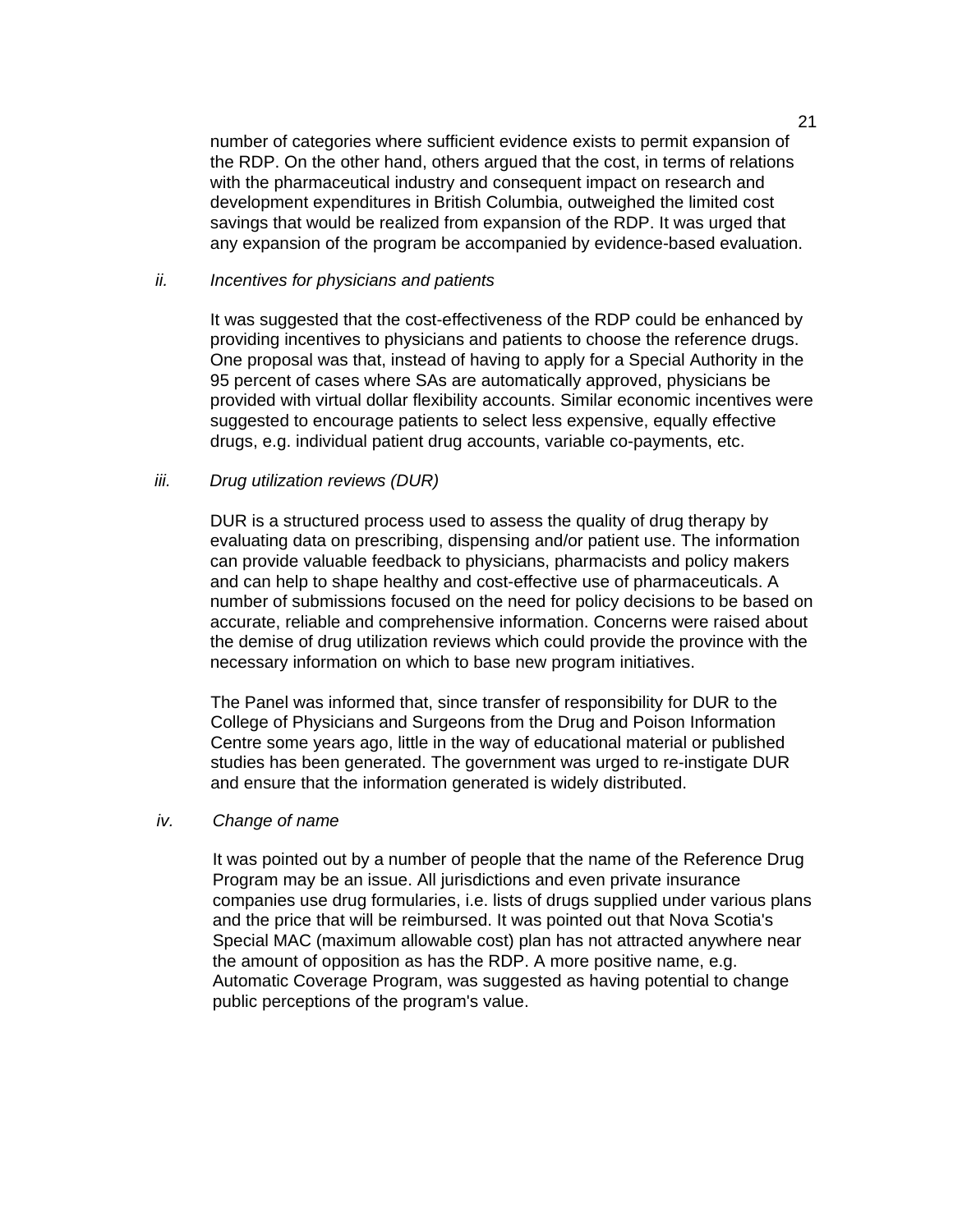### **V CONCLUSIONS**

The Panel considers that an effective approach **to** managing pharmaceutical costs must be sustainable over the long term, transparent i**n** its decision-making and operation, and comprehensive in its approach. It has become clear to the Panel that the linkage among various Pharmacare programs and policies has a direct impact on the credibility and sustainability of the Reference Drug Program. Consequently, while the Panel offers conclusions and recommendations with respect to the RDP as requested, it does so in the context of advising Pharmacare to consider a clearer, more comprehensive approach overall.

### *Reference Drug Program*

The RDP Consultation Panel has concluded that the British Columbia Reference Drug Program offers an effective way of controlling some Pharmacare costs. Conservative estimates agree that the RDP has resulted in direct cost savings to Pharmacare of approximately \$12 million in the current fiscal year. There appears to be little evidence of additional cost to other government programs over the long term, although there is some indication of added administrative costs to physicians and pharmacists. With regard to patient health, based on the evidence presented to it, the Panel concludes that the effect of this program, particularly with respect to hypertension, warrants further investigation.

The Panel has concluded that none of the alternatives presented to it would, in the short term, result in direct savings comparable to those associated with the RDP. Some of the alternatives and modifications proposed do, however, appear to have potential for long-term savings to Pharmacare or increased economic benefit to government as a whole.

The Panel accepts that, while the RDP may not be evidence-based in the scientific sense of the term, i.e. it is not based on a meta-analysis or synthesis of quantitative data, it is based on published evidence examined by the RDP Expert Advisory Committee.

With respect to the impact of the RDP on the professional independence of physicians, the Panel notes that every profession operates within a system of checks and balances. The RDP may impose a constraint on the doctor/patient relationship but, in the opinion of the Panel, it is not unreasonable or excessive.

The Panel considers that the existence of the Special Authority process and the relatively broad criteria for their approval provides the necessary flexibility to ensure equitable access for individual patients to the drugs best suited to their needs.

Program administration has been improved over time and is continuing to be fine-tuned to the point where it appears to be less of an issue for the majority of users. Procedures and issues around possible delay in therapy may continue to require attention.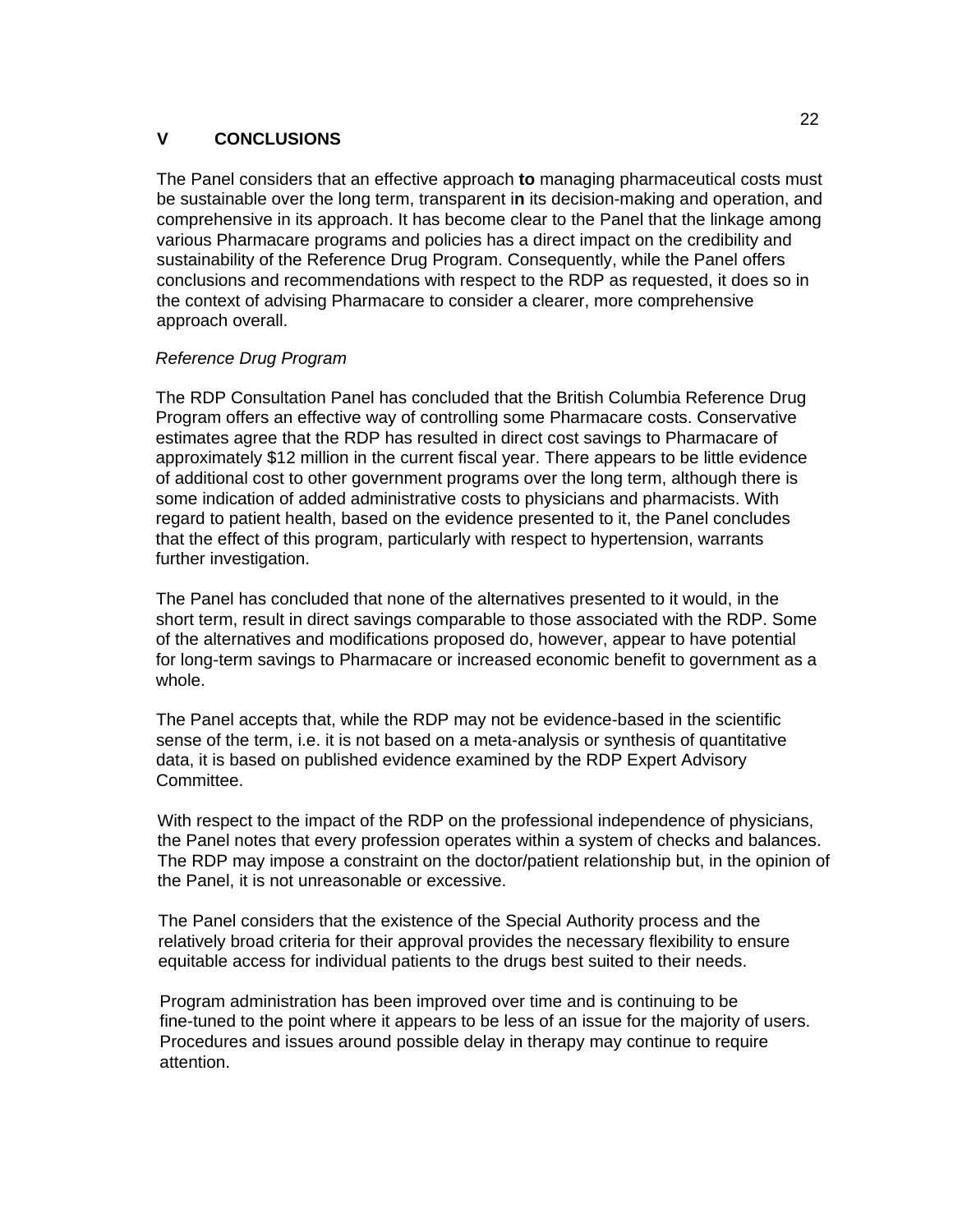Costs to Ph.armacare associated with RDP administration, estimated at \$100,000 or approximately 10 percent of total SA administration, are reasonable**.** 

The Panel does have concerns about some aspects of the RDP. The design of the program is not clear to many stakeholders, nor is it clearly distinct from other Pharmacare programs designed to contain costs. The linkages and overlaps, particularly between the RDP and the Limited Coverage Drug Program, result in considerable confusion, and problems encountered with other programs are frequently attributed inaccurately to the RDP.

Furthermore, any program that hopes to maintain its value over time must be able to adapt to changing circumstances. This is particularly true of the RDP, operating within the rapidly evolving context of pharmaceutical development. The current static nature of the RDP not only limits its cost-saving potential but will lead to a gradual diminishment in its intrinsic value. Without expansion, as patents expire and generic drugs are approved, the savings resulting from the RDP are not sustainable. There appears, moreover, to be a limited number of additional therapeutic categories into which expansion of the RDP would be appropriate.

The Panel considers it appropriate for the province to try to contain pharmaceutical costs. No provincial program can cover all things; budgets are not unlimited. Decisions, however, must be fair and transparent. In the Panel's view, legitimate concerns have been raised about the lack of transparency of policy and program decision-making. Opening the decision-making process to more involvement by practicing professionals along with better communication of information to professionals and the public would greatly increase the RDP's credibility.

#### *The larger picture*

There is no doubt that the RDP is a flashpoint for relations between the provincial government and the pharmaceutical industry. Rightly or wrongly, the RDP is seen as a symbol of an uncooperative and hostile climate and has, according to industry accounts, negatively influenced the amount of its investment in British Columbia. The industry made clear its willingness to discuss meaningfully enhanced investment in a new environment.

The Panel has heard that a critical issue is reasonable market access, measured by the number of compounds introduced in the past year that were accepted by the province for reimbursement benefit. By that standard, one could argue that all of Pharmacare's cost-containment programs, i.e. the Reference Drug Program, the Low Cost Alternative Program and the Limited Coverage Drug Program, limit market access. The issue at hand, therefore, is larger than the RDP.

It is the Panel's view that government cost-containment strategies and many of the alternatives proposed are not necessarily mutually exclusive. There are examples of disease management programs, for example, currently operating in British Columbia, and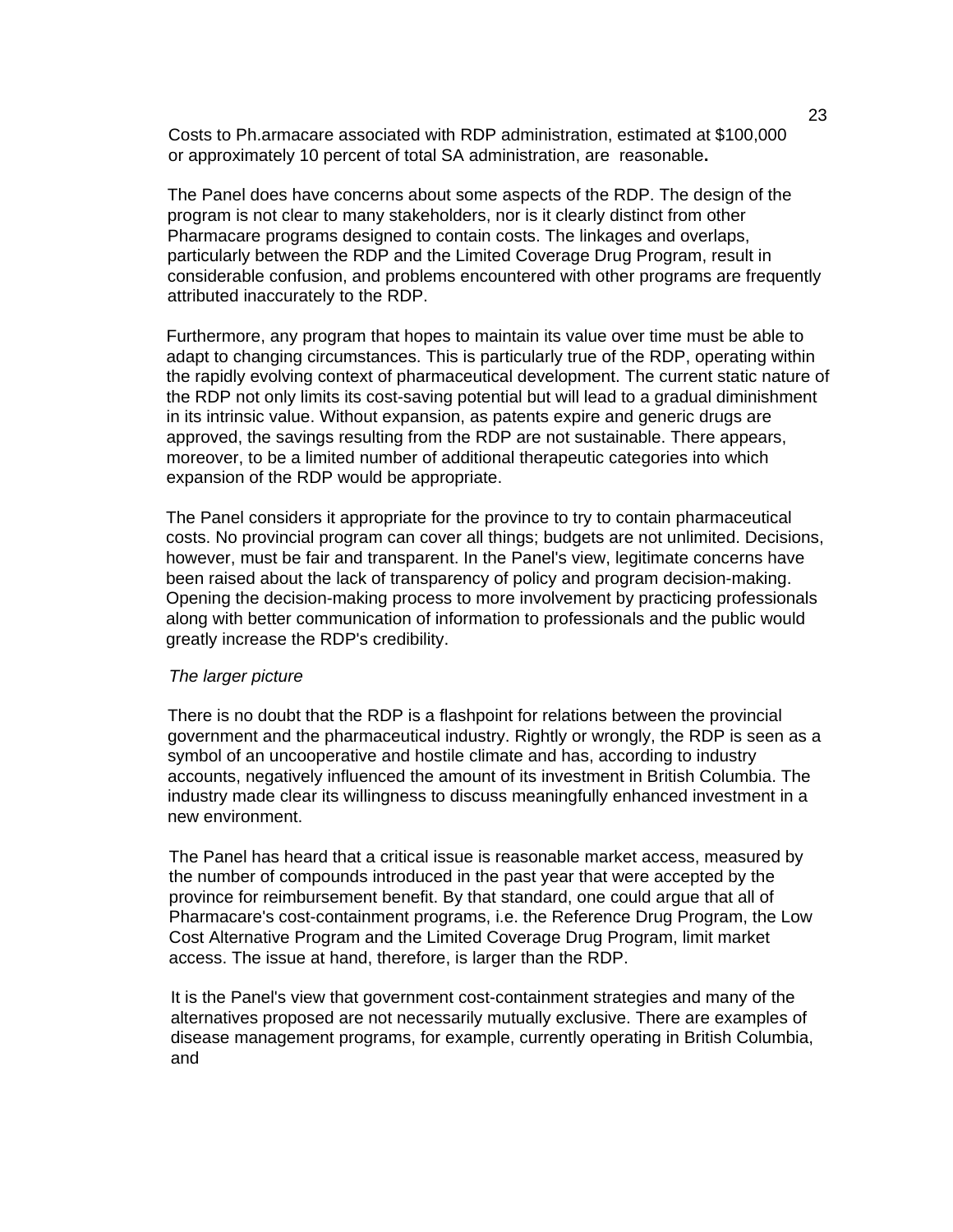*the provincial* government is already undertaking some fundamental restructuring of Pharmacare co payment arrangements. In order for these and other alternatives to work to best effect, however, it will be necessary for the government to identify a clear vision and strategy for the future of the pharmaceutical management system and work to foster a cooperative climate among all partners. The establishing of that healthy climate of cooperation will require government to work more closely with industry, academia and all members of the health care system.

Given that RDP expansion opportunities are limited and cost-savings do not appear to be sustainable over time, together with the Panel's view that Pharmacare as a whole would benefit from simplification and greater clarity, it would seem logical to combine the opportunity for restructuring with efforts to work with industry to secure greater pharmaceutical investment in British Columbia, while retaining Pharmacare's ability and responsibility to contain costs in the interests of all British Columbians.

The Panel further considers that British Columbia's efforts to contain pharmaceutical costs would benefit from a broader, more comprehensive approach, including increased inter-provincial and federal-provincial cooperation.

## **VI RECOMMENDATIONS**

As none of the alternatives or modifications presented would result in direct short-term savings to Pharmacare equivalent to those currently associated with the RDP, the Panel recommends that:

1. The Reference Drug Program should be maintained, at least on a short-term basis.

Because of the time-limited nature of the savings associated with the RDP and the limited opportunities for expansion presented by current program design, as well as to minimize the confusion associated with the various cost-containment programs of Pharmacare, the Panel recommends that:

2. Pharmacare's program structure should be redesigned in such as way as to maintain the ability to manage costs within a more integrated framework. Such a framework should provide improved transparency and greater clarity.

Specifically, Phamacare should consider a simplified pharmaceutical classification system. In this regard, the submission from the University of British Columbia Faculty of Pharmaceutical Sciences is recommended for consideration and further analysis by government. The Panel recommends consideration of three drug categories:

- (1) full benefit;
- (2) restricted coverage a) pharmacist or physician approved against criteria b) Pharmacare approved in exceptional cases; and
- (3) not covered.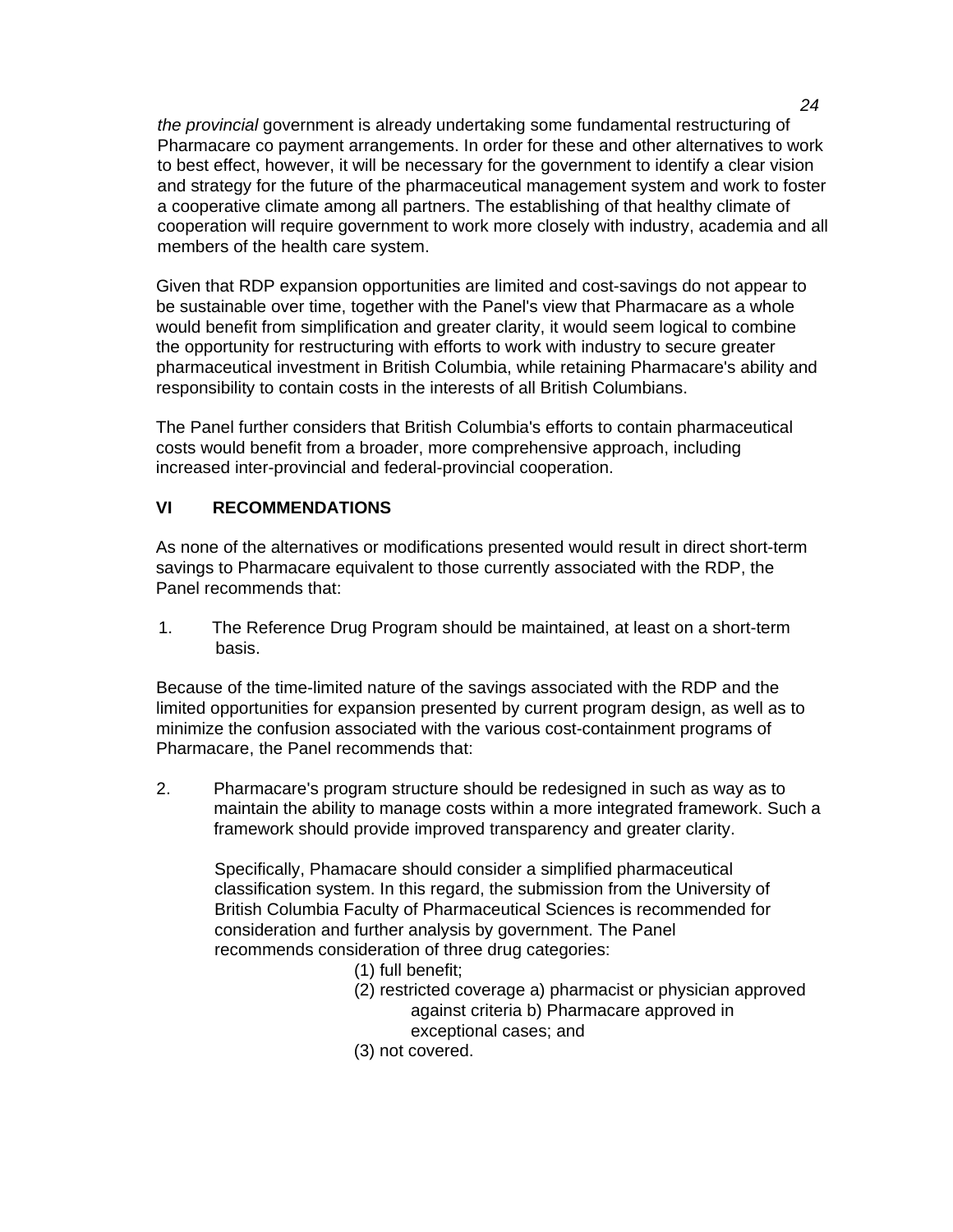In effect, this proposed design would eliminate the RDP as a separate program based on therapeutic substitution, while retaining its cost-containment effect.

- 3. Program redesign should include meaningful consultation with stakeholders, including health care professionals, academics, industry representatives and others.
- 4. In particular, frank discussions should be-held with the pharmaceutical industry to explore the possibilities for substantially improved investment in research and development in British Columbia.

To support the proposed redesign as well as future program and policy development, the Panel recommends that:

- 5. Various co-payment and incentive options, e.g. sliding scale, stepped scale, percentage allocations, etc., should be reviewed to identify those which provide the optimum balance of cost-containment, incentives for physicians and patients to choose cost-effective alternatives, as well as protection for the poor and critically ill.
- 6. Drug utilization reviews should be reactivated, either through the BC College of Physicians and Surgeons, the body currently responsible for them, or by transferring responsibility to another agency willing to undertake this role to support program development.
- 7. Physicians, pharmacists and the public should be provided with better information to encourage shared responsibility and support informed and cost-effective decision-making with respect to drug use.

To encourage a more integrated approach to overall pharmaceutical and health care management, the Panel recommends that:

- 8. British Columbia should continue to play a lead role in encouraging coordinated inter-provincial drug approval, access and cost-containment measures.
- 9. British Columbia should work with the other provinces to urge the federal government to include prescription drugs within the provisions of *Canada Health*  Act and to work toward a national pharmacare program.

In the event that the recommended Pharmacare program redesign, as discussed in recommendation 2 above, is not feasible within a reasonable period of time, e.g. one-to-two years, the Panel recommends that:

10. The Reference Drug Program should be expanded into appropriate additional therapeutic categories in order to maximize its cost-savings potential.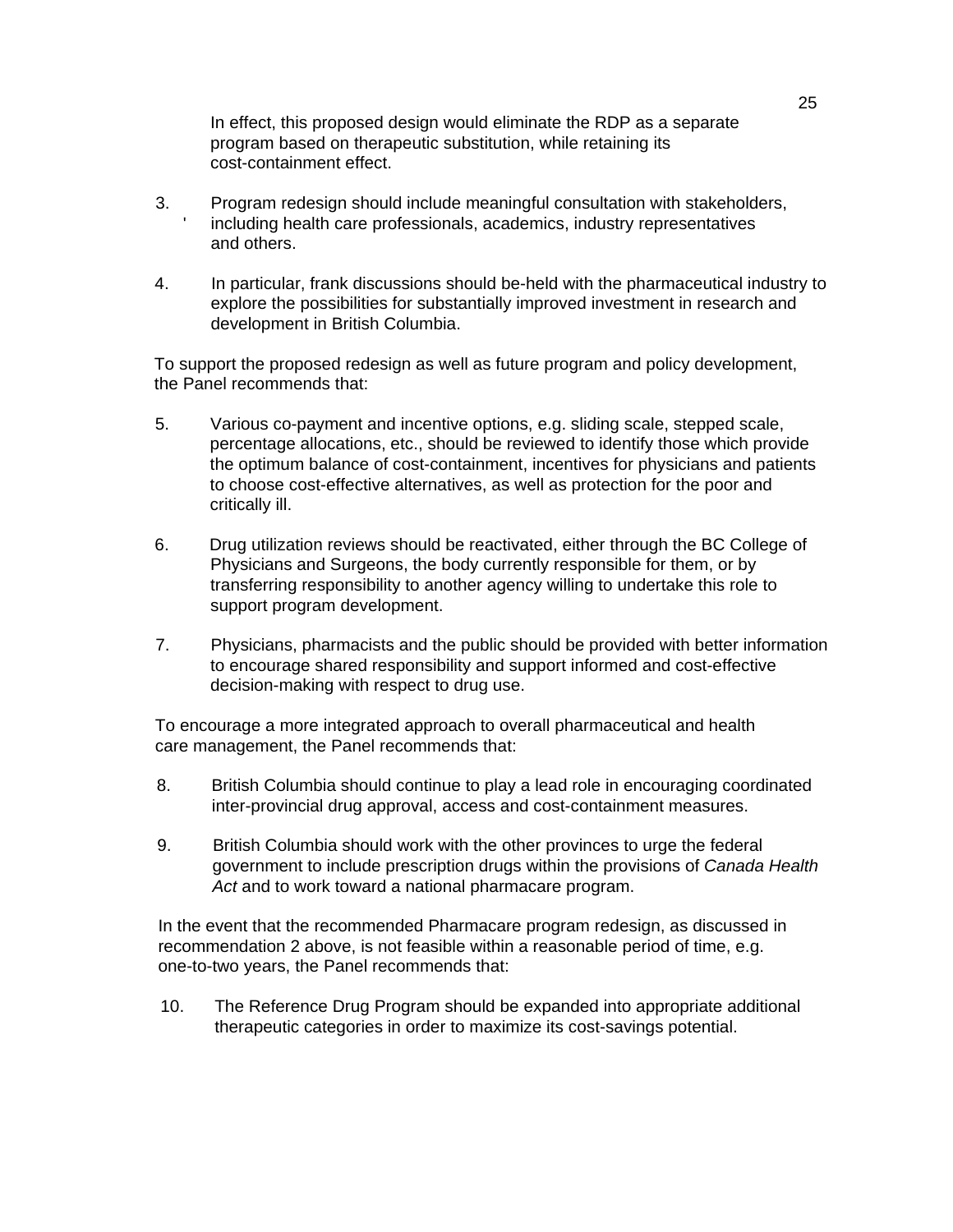## **MINISTRY OF HEALTH PLANNING Reference Drug Program Consultation Panel Terms of Reference**

In keeping with the New Era commitment to *"work with doctors, pharmacists and others to find a costeffective alternative to reference-based pricing",* the Ministry of Health Planning is establishing an independent RDP Consultation Panel. The panel will consist of a physician, pharmacist and lay representatives to solicit input from stakeholders and will review and seek a costeffective alternative to the Reference Drug Program.

## **Principles**

The panel should:

- be informed by a comprehensive understanding of both the advantages and disadvantages of *RDP;*
- promote substantive discussion with stakeholders:
- consider public input.

## **Mandate**

• By reviewing available literature, communications and other related material concerning RDP.review of the efficacy of the current RDP program in terms of:

- cost savings; and.
- impact on other parts of the health care system and patients
- Define appropriate stakeholders to include in the consultation process.

. Invite and meet with stakeholders to identify and discuss their proposed cost-effective alternatives to *RDP.* 

- Evaluate alternative policies in terms of.
	- projected cost savings.
	- evidence in support of these savings: and
	- impact on patients and other areas of the health care system
- Review comments and suggestions from the public via the Ministry of Health Planning website established by Ministry staff for the RDP consultation process
- Recommend cost-effective alternative policy(ies) to the RDP
- Prepare a report for the Minister of Health Planning

## **Report**

The report of the panel will be delivered to the Minister of Health Planning no later than March 31 2002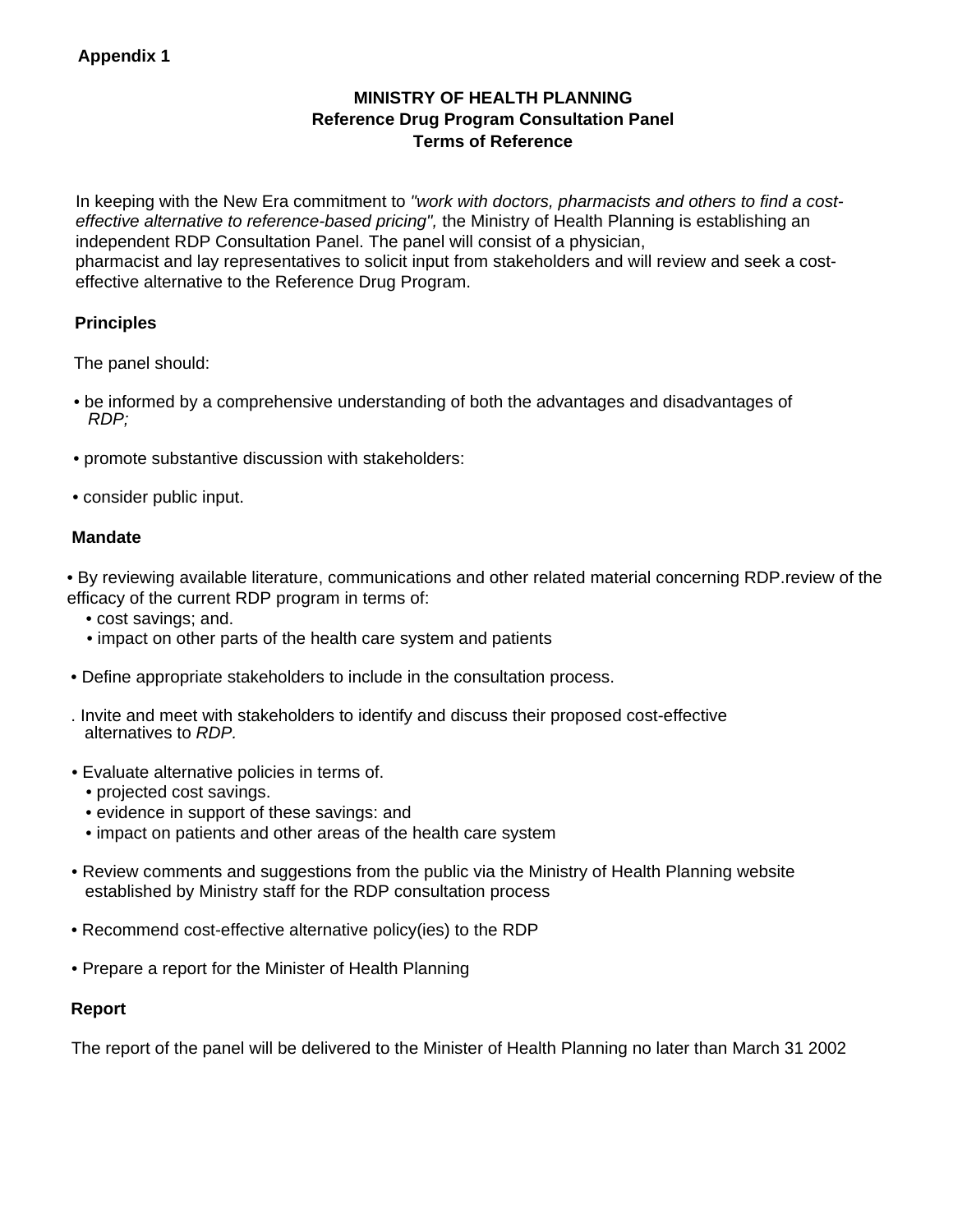## **Appendix 2**

## **RDP CONSULTATION PANEL**

## **STAKEHOLDER CONTACT LIST**

| Organizations/Individuals               | <b>Meeting</b>            | <b>Written</b>    | <b>No</b>               | <b>Chose Not to</b>     |
|-----------------------------------------|---------------------------|-------------------|-------------------------|-------------------------|
| <b>Contacted by Panel</b>               |                           | <b>Submission</b> | <b>Response</b>         | Participate             |
|                                         |                           | Only              |                         |                         |
| ALS Society of BC                       |                           | X                 |                         |                         |
| <b>Alzheimer Society</b>                |                           |                   | X                       |                         |
| The Arthritis Society, BC &             | X                         |                   |                         |                         |
| <b>Yukon Division</b>                   |                           |                   |                         |                         |
| <b>Association of Registered Nurses</b> |                           |                   |                         | X                       |
| of BC                                   |                           |                   |                         |                         |
| <b>BC Better Pharmacare Coalition</b>   | X                         |                   |                         |                         |
| <b>BC Biotechnology Alliance</b>        | $\overline{\mathsf{x}}$   |                   |                         |                         |
| <b>BC Centre for Excellence in</b>      | $\overline{\overline{x}}$ |                   |                         |                         |
| HIV/AIDS rec'd.Dr. Anis                 |                           |                   |                         |                         |
| <b>BC Council for Families</b>          |                           |                   | X                       |                         |
| <b>BC Cystic Fibrosis Association</b>   |                           |                   | $\overline{\mathsf{x}}$ |                         |
| <b>BC Lung Association</b>              | X                         |                   |                         |                         |
| <b>BC Medical Association</b>           |                           | Χ                 |                         |                         |
| <b>BC Parkinson's Disease</b>           |                           |                   | X                       |                         |
| Association                             |                           |                   |                         |                         |
| <b>BC Persons with AIDS Society</b>     | Χ                         |                   |                         |                         |
| <b>BC Pharmacy Association</b>          | $\overline{\mathsf{x}}$   |                   |                         |                         |
| <b>BC Schizophrenia Society</b>         |                           |                   | Χ                       |                         |
| <b>Canadian Association of Retired</b>  | X                         |                   |                         |                         |
| Persons                                 |                           |                   |                         |                         |
| The Canadian Association of             | X                         |                   |                         |                         |
| <b>Chair Drug Stores</b>                |                           |                   |                         |                         |
| Canadian Centre for Policy              | $\overline{\mathsf{x}}$   |                   |                         |                         |
| Alternatives                            |                           |                   |                         |                         |
| <b>Canadian Diabetes Association</b>    |                           | X                 |                         |                         |
| <b>Canadian Drub Manufacturers</b>      | X                         |                   |                         |                         |
| Association                             |                           |                   |                         |                         |
| Cerebral Palsy Association of BC        |                           |                   | X                       |                         |
| Chain Drug Association of BC            |                           |                   |                         | X                       |
| College of Pharmacists of BC            |                           |                   |                         | $\overline{\mathsf{x}}$ |
| College of Physicians and               |                           |                   |                         | $\overline{\mathsf{x}}$ |
| Surgeons of BC                          |                           |                   |                         |                         |
| <b>Council of Senior Citizens</b>       |                           |                   | X                       |                         |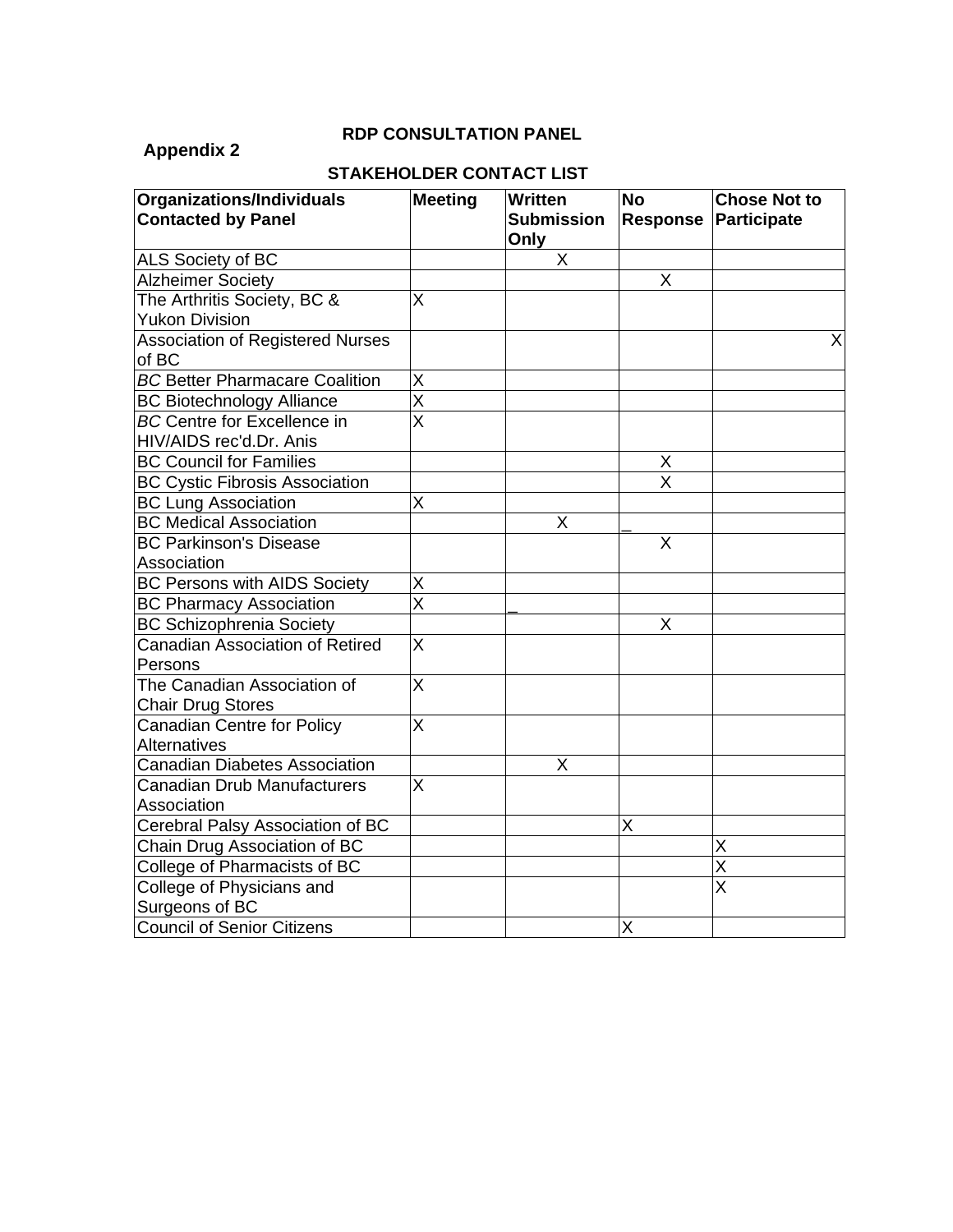| <b>End Legislated Poverty</b>         |                         |   | X                       |   |
|---------------------------------------|-------------------------|---|-------------------------|---|
| Dr. Robert Evans, Department of       | X                       |   |                         |   |
| Health Sciences, UBC                  |                         |   |                         |   |
| <b>Federal Superannuates National</b> |                         | X |                         |   |
| Association                           |                         |   |                         |   |
| The Fraser Institute                  | X                       |   |                         |   |
| Dr. Tom Hazlett, University of        | $\overline{\mathsf{x}}$ |   |                         |   |
| Washington                            | (phone)                 |   |                         |   |
| Heart and Stroke Foundation of        |                         | X |                         |   |
| <b>BC &amp; Yukon</b>                 |                         |   |                         |   |
| Kidney Foundation of Canada,          |                         |   |                         | X |
| <b>BC Branch</b>                      |                         |   |                         |   |
| Dr. Wendy Leong                       | X                       |   |                         |   |
|                                       | (phone)                 |   |                         |   |
| Dr. Heather Morrison                  | X                       |   |                         |   |
| Osteoporosis Society of BC            |                         |   | X                       |   |
| <b>Pacific AIDS Network</b>           |                         |   | $\overline{\mathsf{x}}$ |   |
| <b>Pacific Blue Cross</b>             |                         |   |                         | X |
| Pharmawatch                           | X                       |   |                         |   |
| <b>Poverty Action Network</b>         |                         |   |                         |   |
| Red Road/HIV/AIDS Network             |                         |   |                         |   |
| Rx&D                                  | X                       |   |                         |   |
| Seniors' Advisory Group               |                         |   |                         |   |
| Social Planning and Research          | X                       |   |                         |   |
| Council of BC                         |                         |   |                         |   |
| <b>Therapeutics Initiative</b>        | Χ                       |   |                         |   |
| UBC, Faculty of Medicine              | $\overline{\mathsf{x}}$ |   |                         |   |
| UBC, Faculty of Pharmaceutical        | X                       |   |                         |   |
| <b>Sciences</b>                       |                         |   |                         |   |
| The Vancouver Board of Trade          |                         |   | X                       |   |

2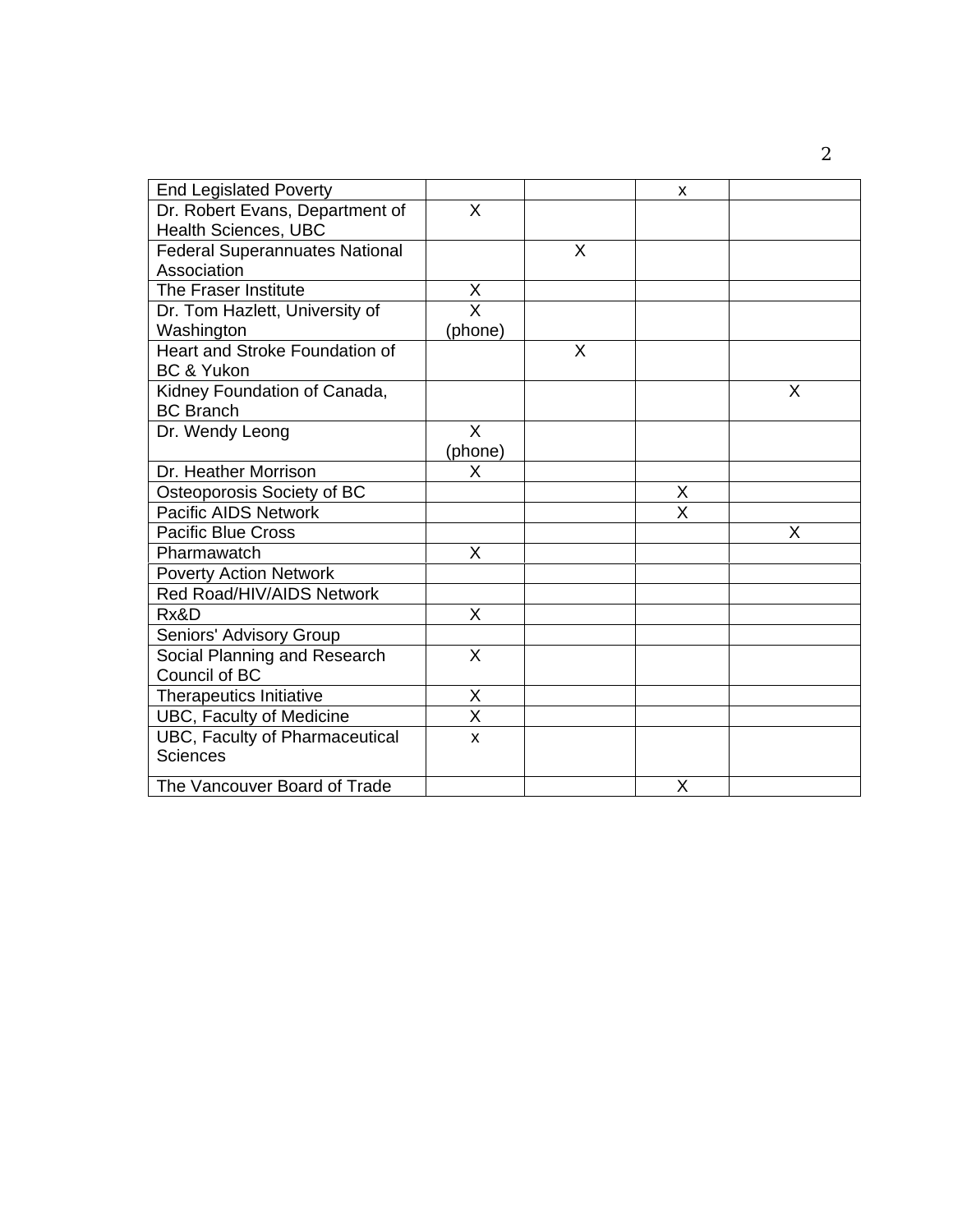| <b>Organizations/Individuals Initiating Contact</b> | <b>Meeting</b> | Written<br><b>Submission</b><br>Only |
|-----------------------------------------------------|----------------|--------------------------------------|
| Canadian Genetic Diseases Network                   |                | Χ                                    |
| Canadian Wholesale Drug Association                 |                |                                      |
| Dr. Bruce Carleton, RDP Evaluation Sub-committee    | X              |                                      |
| <b>Michael Crawford</b>                             |                | X                                    |
| GlaxoSmithKline                                     | Х              |                                      |
| <b>IMS Health Canada</b>                            |                | X                                    |
| <b>Claude Laforest</b>                              |                | Χ                                    |
| Dr. Bill McArthur                                   | X              |                                      |
| Merck Frosst Canada Ltd.                            | X              |                                      |
| Mood Disorders Association of British Columbia      |                | X                                    |
| <b>Pfizer Canada</b>                                | X              |                                      |
| <b>REACH Community Health Centre</b>                |                |                                      |
| <b>Blake Reynolds</b>                               |                | Χ                                    |
| Jeff Rue er                                         |                |                                      |
| Dr. Indira Samarasekera, VP, Research, UBC          | X              |                                      |
| Dr. Sebastian Schneeweiss, Harvard University       | X              |                                      |
| David Schreck                                       |                | Χ                                    |
| UBC Doctors - Fleming et al                         |                |                                      |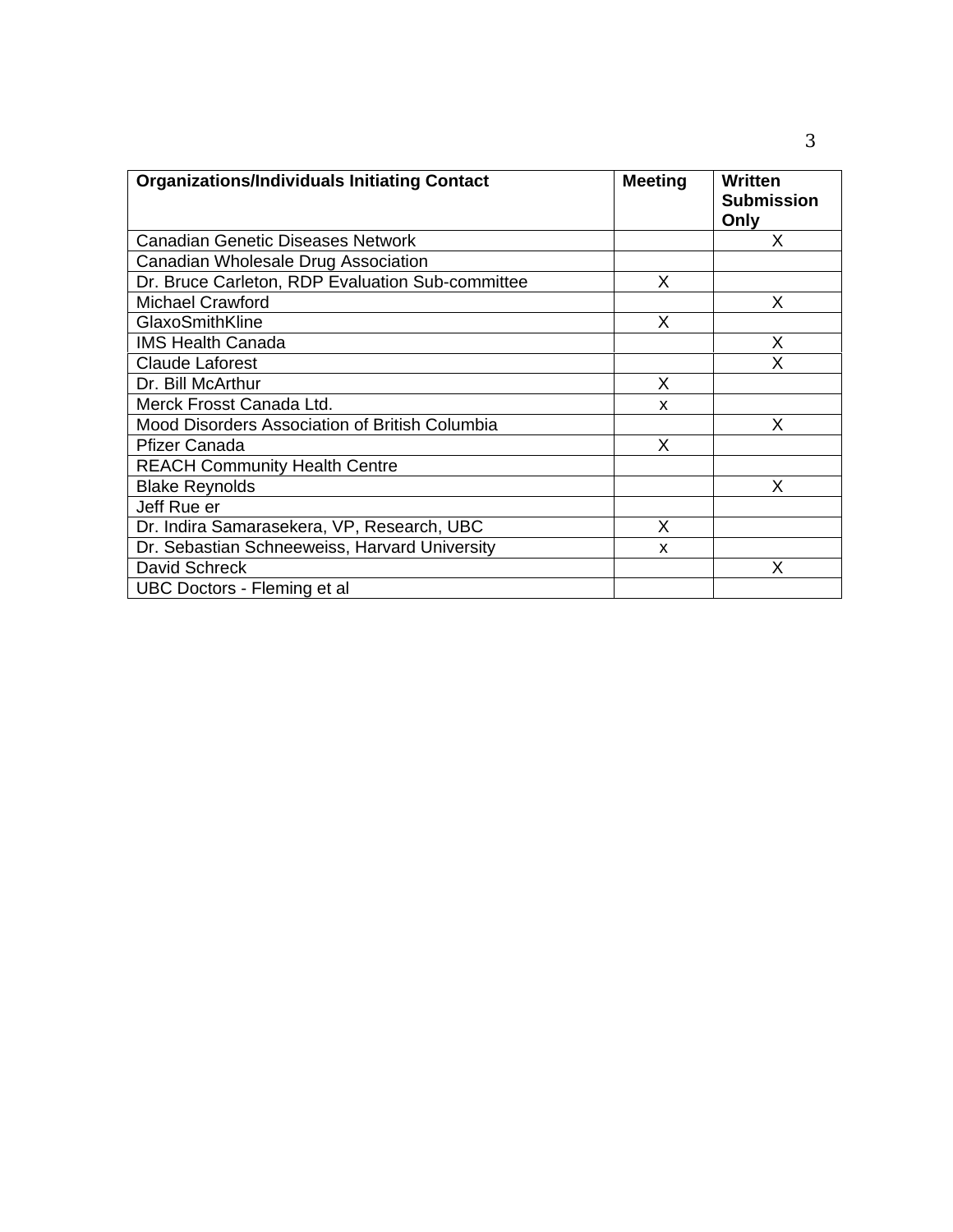## **Appendix 3**

## **RDP CONSULTATION PANEL**

## **LIST OF SUBMISSIONS**

| ID<br>#: | <b>From</b>                                                                                                                                             | <b>Date/Manner</b><br><b>Received</b> | <b>Support</b> | Neutral * | <b>Oppose</b> |
|----------|---------------------------------------------------------------------------------------------------------------------------------------------------------|---------------------------------------|----------------|-----------|---------------|
|          |                                                                                                                                                         |                                       |                |           |               |
| 001      | David Schreck                                                                                                                                           | Nov 26/01<br>E-mail                   | X              |           |               |
| 002      | <b>Michael Crawford</b>                                                                                                                                 | Dec 8/01<br>E-mail                    | X              |           |               |
| 003      | Jeff Rueger                                                                                                                                             | Dec 10/01<br>E-mail                   | $\sf X$        |           |               |
| 004      | Dr. Aslam Anis<br><b>UBC &amp; Providence</b><br><b>Health Care</b>                                                                                     | Jan 7/02<br>Presentation              |                | X         |               |
| 005      | Dr. Bernard Bressler<br>VP, Research and<br>Education<br>Vancouver Hospital and<br>Assistant Dean, Research<br><b>Faculty of Medicine</b><br><b>UBC</b> | Jan 7/02<br>Presentation              |                |           | X             |
| 006      | Dr. Indira Samarasekera<br>VP, Research, UBC                                                                                                            | Jan 8/02<br>Presentation              |                |           | X             |
| 007      | Canadian Wholesale Drug<br>Association                                                                                                                  | Jan 8/02<br>Presentation n            |                | X         |               |
| 008      | <b>Federal Superannuates</b><br><b>National Association</b>                                                                                             | Jan 15/02<br>E-mail                   | X              |           |               |
| 009      | <b>Canadian Diabetes</b><br>Association                                                                                                                 | Jan 16/02<br>Fax                      | X              |           |               |
| 010      | <b>BC Medical Association</b>                                                                                                                           | Jan 14/02<br>Fax                      | X              |           |               |
| 011      | <b>Council of Senior</b><br>Citizens' Organizations of<br><b>British Columbia</b>                                                                       | Jan 15!02<br>Letter                   | X              |           |               |
| 012      | <b>Mood Disorders</b><br><b>Association of British</b><br>Columbia                                                                                      | Jan 16/02<br>Letter                   |                | X         |               |
| 013      | GlaxoSmithKline Inc                                                                                                                                     | Jan 25/02<br>E-Mail<br>Presentation   |                |           | X             |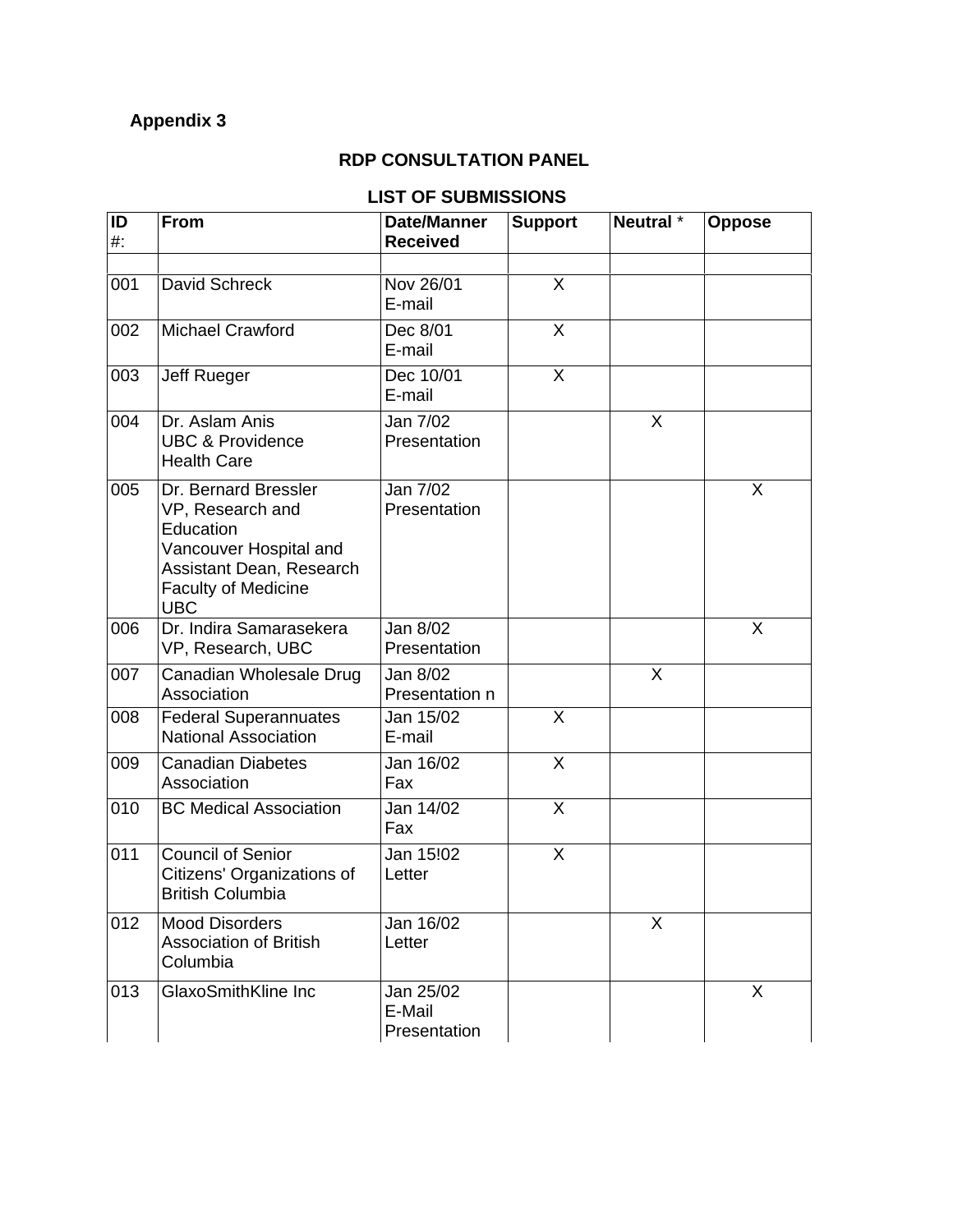| 014 | <b>UBC Faculty of</b>                              | Jan 25/02          |   |              | X |
|-----|----------------------------------------------------|--------------------|---|--------------|---|
|     | <b>Pharmaceutical Sciences</b>                     | E-mail             |   |              |   |
|     |                                                    | Presentation       |   |              |   |
|     |                                                    | on Jan 29/02       |   |              |   |
| 015 | <b>BC Persons with AIDS</b>                        | Jan 28/02          | X |              |   |
|     | Societ                                             | Presentation       |   |              |   |
| 016 | The Fraser Institute                               | Jan 28/02          |   |              | X |
|     |                                                    | Presentation       |   |              |   |
| 017 | Pharmawatch                                        | Jan 29/02          | X |              |   |
|     |                                                    | Presentation       |   |              |   |
| 018 | Dr. Heather Morrison                               | Jan 29/02          | X |              |   |
|     |                                                    | Presentation       |   |              |   |
| 019 | <b>ALS Society of BC</b>                           | Feb 1/02           | X |              |   |
|     |                                                    | Fax                |   |              |   |
| 020 | Dr. Wendy Leong                                    | Feb 4/02           |   | X            |   |
|     |                                                    | Presentation       |   |              |   |
|     |                                                    | conf call          |   |              |   |
| 021 | <b>BC Biotech Alliance</b>                         | Feb 4/02           |   |              | X |
|     |                                                    | Presentation       |   |              |   |
| 022 | <b>REACH Community</b>                             | Feb 4/02           | X |              |   |
|     | <b>Health Centre</b>                               | Presentation       |   |              |   |
| 023 | Dr. Robert Evans, UBC                              | Feb 4/02           | X |              |   |
|     |                                                    | Presentation       |   |              |   |
| 024 | Pfizer Canada Inc.                                 | Feb 5/02           |   |              | X |
|     |                                                    | Presentation       |   |              |   |
| 025 | <b>SPARC BC</b>                                    | Feb 5/02           | X |              |   |
|     |                                                    | Oral               |   |              |   |
|     |                                                    | Presentation       |   |              |   |
| 026 | The Arthritis Society -                            | Feb 5/02           |   | X            |   |
|     | BC_&_Yukon Division                                | Presentation       |   |              |   |
| 027 | <b>BC Better Pharmacare</b>                        | Feb 5/02           |   |              | X |
|     | Coalition                                          | Presentation       |   |              |   |
| 028 | <b>Blake Reynolds</b>                              | Feb 5/02           |   | X            |   |
|     |                                                    | E-mail             |   |              |   |
| 029 | <b>Canadian Genetic</b><br><b>Diseases Network</b> | Feb 8/02<br>Letter |   |              |   |
| 030 | ! Canadian Association of                          | Feb 20/02          |   | $\mathsf{X}$ |   |
|     | Chain Drug Stores                                  | Presentation       |   |              |   |
| 031 | <b>Pharmacy Association</b>                        | Feb 20/02          |   | X            |   |
|     |                                                    | Presentaion        |   |              |   |
| 032 | <b>BC Lung Association</b>                         | Feb 20/02          |   |              | X |
|     |                                                    | Presentation       |   |              |   |
| 033 | <b>Canadian Centre for</b>                         | Feb 20/02          | X |              |   |
|     | <b>Policy Alternatives</b>                         | Presentation       |   |              |   |
| 034 | Dr. William McArthur                               | Feb 20/02          |   |              | X |
|     |                                                    | Presentation       |   |              |   |